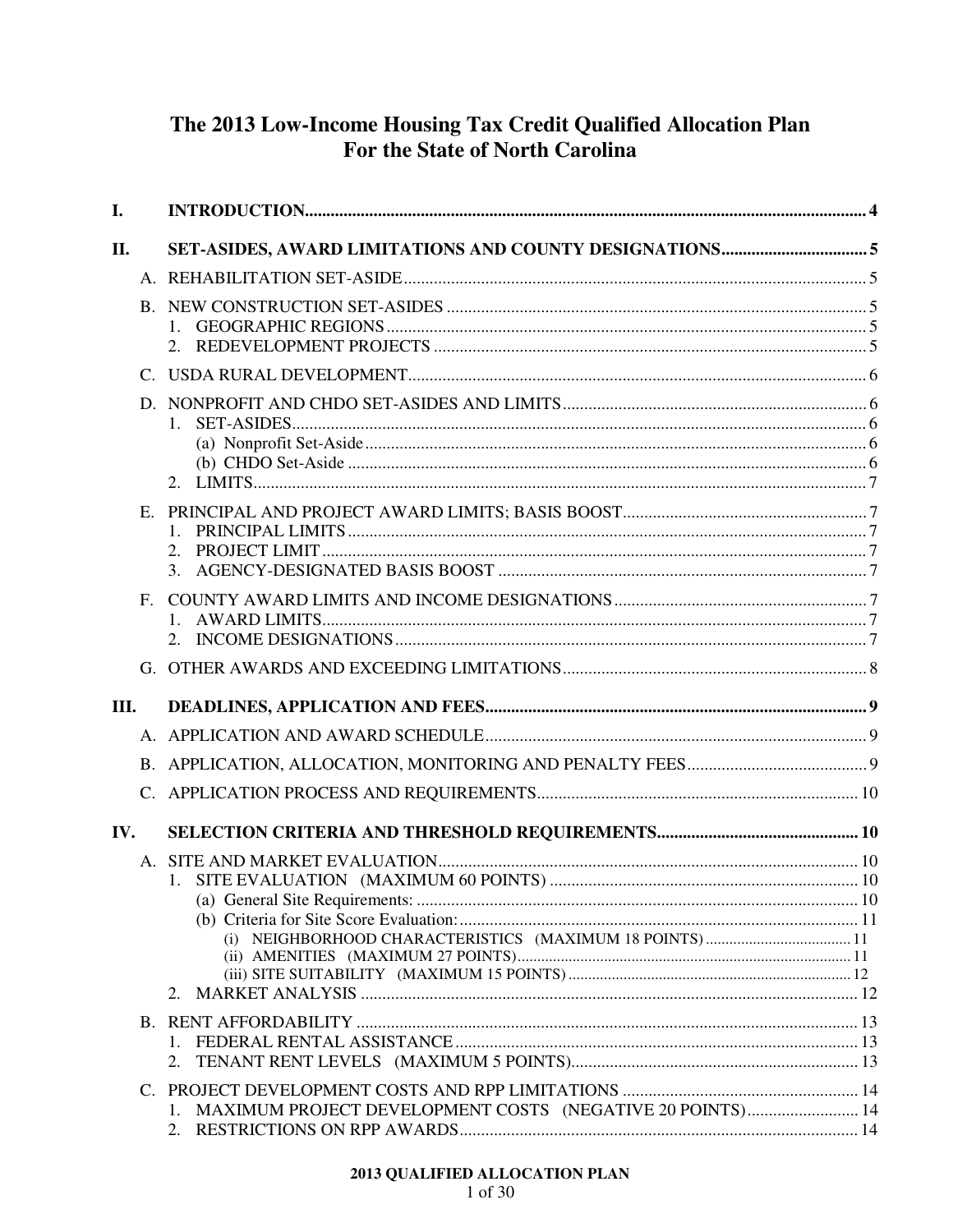|               |             | 2.                               |  |
|---------------|-------------|----------------------------------|--|
|               |             |                                  |  |
|               | $E_{\rm c}$ |                                  |  |
|               | $F_{\cdot}$ |                                  |  |
|               |             |                                  |  |
|               |             | 3.                               |  |
|               |             | $\overline{4}$ .                 |  |
|               |             | 5.                               |  |
|               |             | 6.                               |  |
|               |             |                                  |  |
|               |             | $1_{\cdot}$                      |  |
|               |             | 2.                               |  |
|               |             |                                  |  |
|               |             |                                  |  |
|               |             |                                  |  |
|               |             | $1_{\cdot}$                      |  |
|               |             |                                  |  |
|               |             |                                  |  |
| $V_{\bullet}$ |             |                                  |  |
|               |             |                                  |  |
|               |             |                                  |  |
|               | B.          |                                  |  |
| VI.           |             |                                  |  |
|               |             |                                  |  |
|               |             |                                  |  |
|               |             |                                  |  |
|               |             | 3.                               |  |
|               |             | 5.                               |  |
|               |             | 6.                               |  |
|               |             |                                  |  |
|               |             |                                  |  |
|               |             |                                  |  |
|               |             | 2.                               |  |
|               |             | 3.<br>4.                         |  |
|               |             | 5.                               |  |
|               |             | 6.                               |  |
|               |             | $7_{\scriptscriptstyle{\ddots}}$ |  |
|               |             |                                  |  |
|               |             |                                  |  |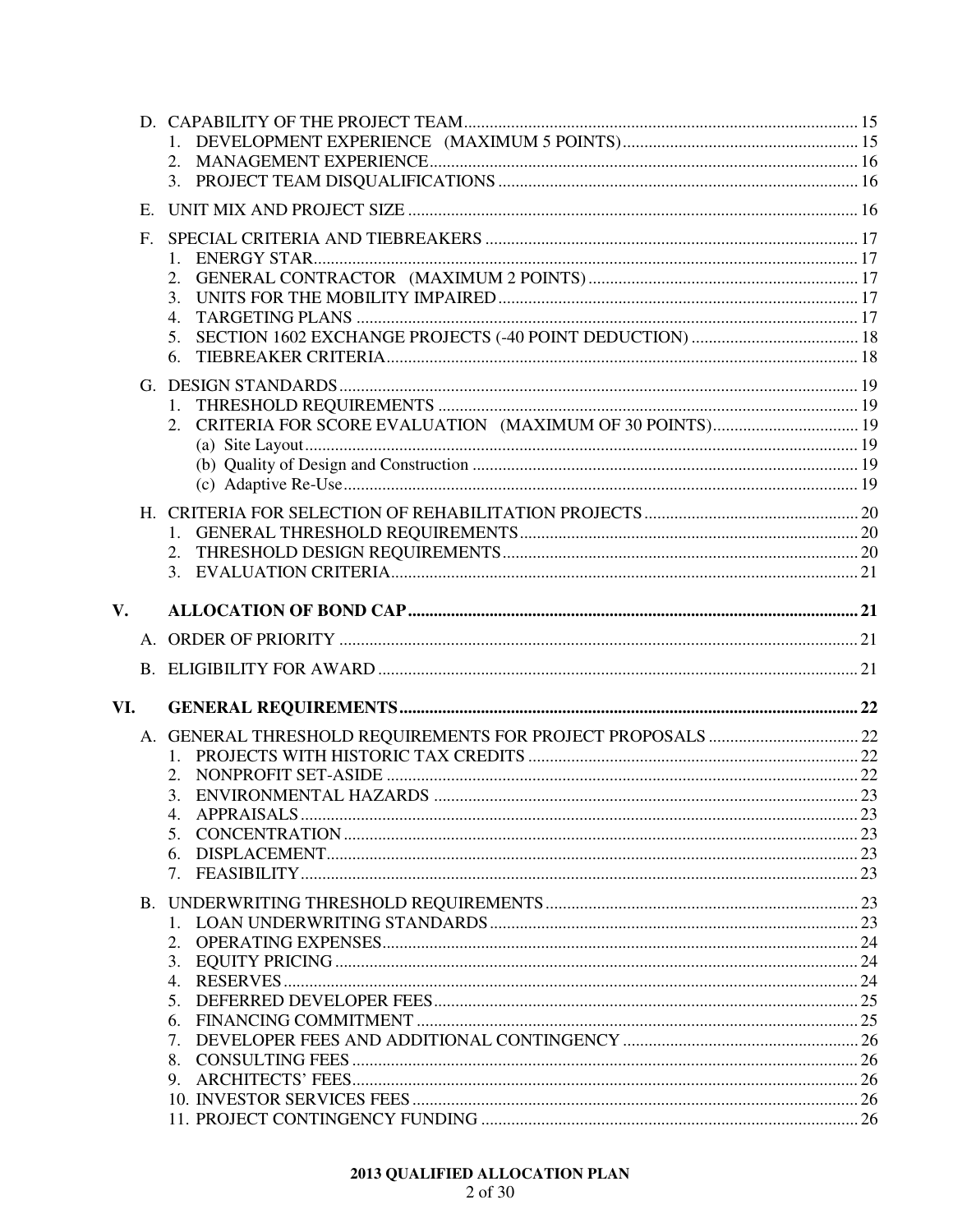| VII. |  |
|------|--|
|      |  |
|      |  |
|      |  |
|      |  |
|      |  |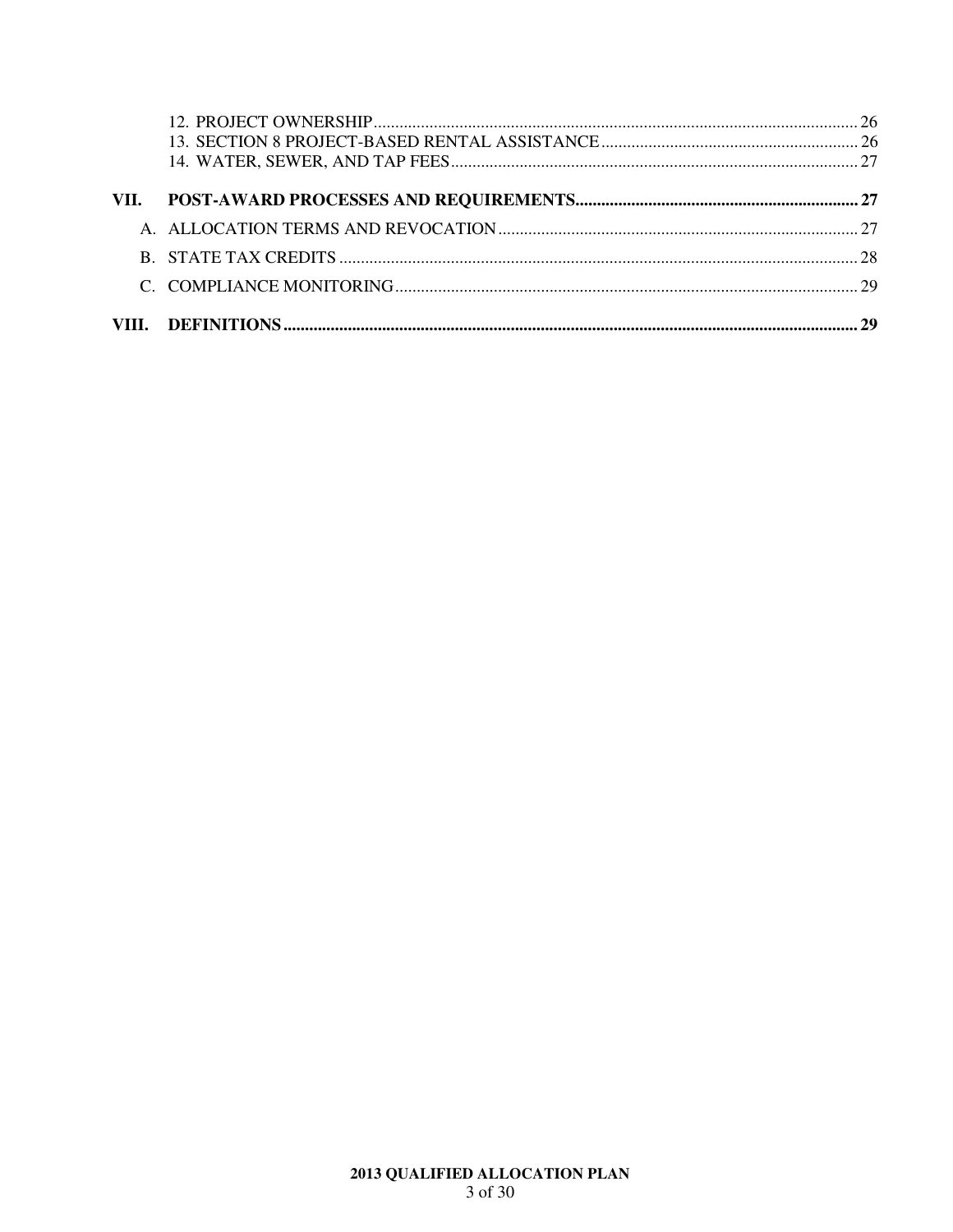# **I. INTRODUCTION**

The 2013 Qualified Allocation Plan (the Plan) has been developed by the North Carolina Housing Finance Agency (the Agency) as administrative agent for the North Carolina Federal Tax Reform Allocation Committee (the Committee) in compliance with Section 42 of the Internal Revenue Code of 1986, as amended (the Code). For purposes of the Plan, the term "Agency" shall mean the Agency acting on behalf of the Committee, unless otherwise provided.

The Plan was reviewed in one public hearing and met the other legal requirements prior to final adoption by the Committee. The staff of the Agency was present at the hearing to take comments and answer questions.

The Agency will only allocate low-income housing tax credits in compliance with the Plan. The Code requires the Plan contain certain elements. These elements, and others added by the Committee, are listed below.

A. Selection criteria to be used in determining the allocation of tax credits:

- Project location and site suitability.
- Market demand and local housing needs.
- Serving the lowest income tenants.
- Serving qualified tenants for the longest periods.
- Design and quality of construction.
- Financial structure and long-term viability.
- Use of federal project-based rental assistance.
- Use of mortgage subsidies.
- Experience of development team and management agent(s).
- Serving persons with disabilities and the homeless.
- Willingness to solicit referrals from public housing waiting lists.
- Tenant populations of individuals with children.
- Projects intended for eventual tenant ownership.
- Projects that are part of a community redevelopment effort.
- Energy efficiency.
- Historic nature of the buildings.
- B. Threshold, underwriting and process requirements.
- C. Description of the Agency's compliance monitoring program, including procedures to notify the Internal Revenue Service of noncompliance with the requirements of the program.

In the process of administering the tax credit and Rental Production Program (RPP), the Agency will make decisions and interpretations regarding project applications and the Plan. Unless otherwise stated, the Agency is entitled to the full discretion allowed by law in making all such decisions and interpretations. The Agency reserves the right to amend, modify, or withdraw provisions contained in the Plan that are inconsistent or in conflict with state or federal laws or regulations. In the event of a major:

- natural disaster,
- disruption in the financial markets, or
- reduction in subsidy resources available, including tax credits and RPP funding,

the Agency may disregard any section of the Plan, including point scoring and evaluation criteria, that interferes with an appropriate response.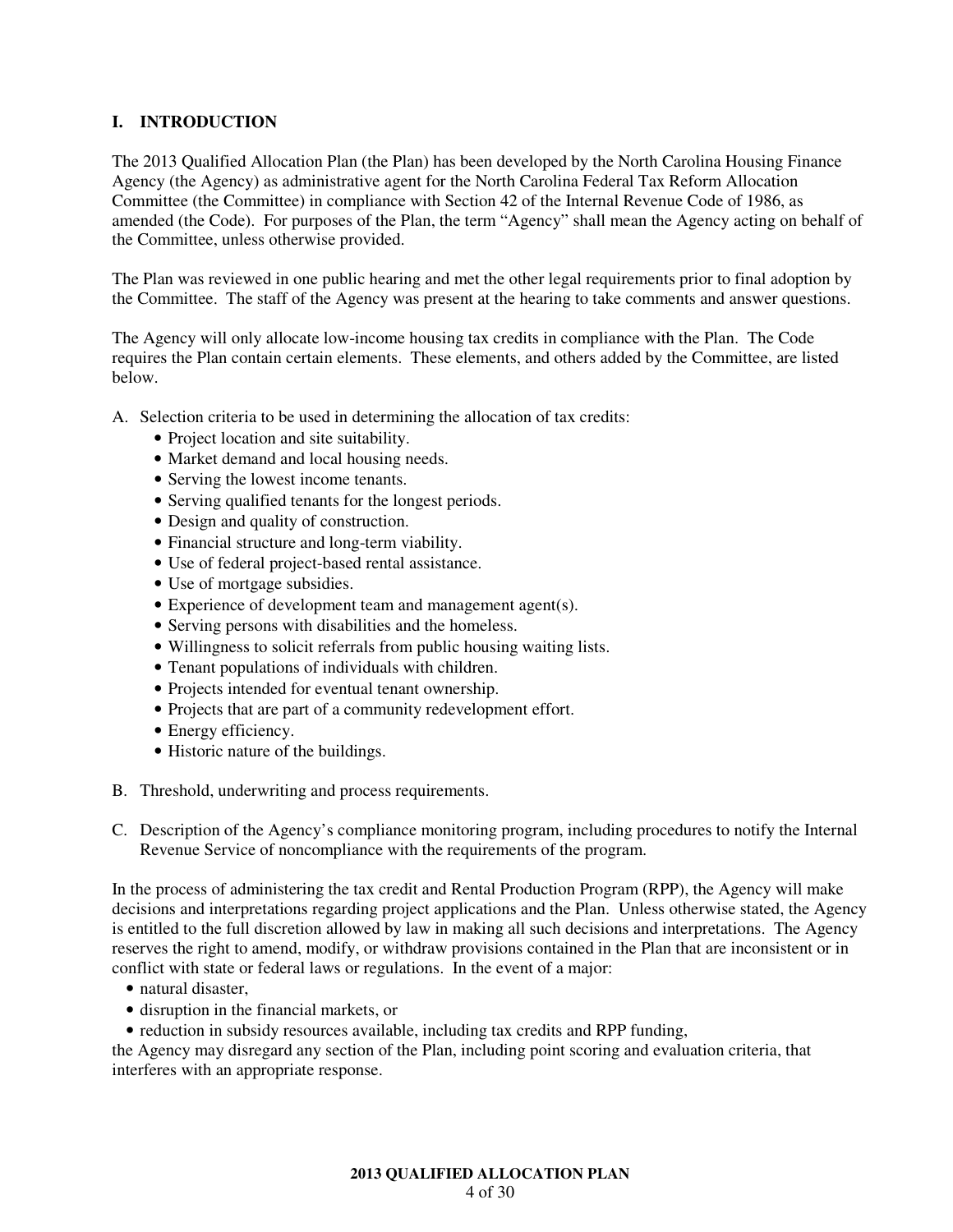# **II. SET-ASIDES, AWARD LIMITATIONS AND COUNTY DESIGNATIONS**

The Agency will determine whether applications are eligible under Section II(A) or II(B). This Section II only applies to 9% Tax Credit applications.

#### A. REHABILITATION SET-ASIDE

The Agency will award up to ten percent (10%) of tax credits available after forward commitments to projects proposing rehabilitation of existing housing. In the event eligible requests exceed the amount available, the Agency will determine awards based on the evaluation criteria in Section IV $(H)(3)$ .

The following will be considered new construction under Section II(B) below:

- adaptive reuse projects,
- entirely vacant residential buildings,
- proposals to increase and/or substantially re-configure residential units.

#### B. NEW CONSTRUCTION SET-ASIDES

### 1. GEOGRAPHIC REGIONS

The Agency will award tax credits remaining after awards described above and any under Section  $II(G)(2)$  to other new construction projects, starting with those earning the highest scoring totals within each of the following four geographic set-asides and continuing in descending score order through the last project that can be fully funded. The Agency reserves the right to revise the available credits in each set-aside in order to award the next highest scoring application statewide under Section II(G)(1).

| <b>WEST 19%</b>     |              |           | CENTRAL 35%   | METRO 19%   |                  | <b>EAST 27%</b> |
|---------------------|--------------|-----------|---------------|-------------|------------------|-----------------|
| Alexander           | Jackson      | Alamance  | Lee           | Mecklenburg | <b>Beaufort</b>  | Johnston        |
| Alleghany           | Lincoln      | Anson     | Montgomery    | Wake        | Bertie           | Jones           |
| Ashe                | Macon        | Cabarrus  | Moore         |             | Bladen           | Lenoir          |
| Avery               | Madison      | Caswell   | Orange        |             | <b>Brunswick</b> | Martin          |
| <b>Buncombe</b>     | McDowell     | Chatham   | Person        |             | Camden           | Nash            |
| Burke               | Mitchell     | Davidson  | Randolph      |             | Carteret         | New Hanover     |
| Caldwell            | Polk         | Davie     | Richmond      |             | Chowan           | Northampton     |
| Catawba             | Rutherford   | Durham    | Rockingham    |             | Columbus         | Onslow          |
| Cherokee            | Surry        | Forsyth   | Rowan         |             | Craven           | Pamlico         |
| Clay                | Swain        | Franklin  | Scotland      |             | Cumberland       | Pasquotank      |
| Cleveland           | Transylvania | Granville | Stanly        |             | Currituck        | Pender          |
| Gaston              | Watauga      | Guilford  | <b>Stokes</b> |             | Dare             | Perquimans      |
| Graham              | Wilkes       | Harnett   | Union         |             | Duplin           | Pitt            |
| Haywood             | Yadkin       | Hoke      | Vance         |             | Edgecombe        | Robeson         |
| Henderson<br>Yancey |              | Iredell   | Warren        |             | Gates            | Sampson         |
|                     |              |           |               |             | Greene           | Tyrrell         |
|                     |              |           |               |             | Halifax          | Washington      |
|                     |              |           |               |             | Hertford         | Wayne           |
|                     |              |           |               |             | Hyde             | Wilson          |

### 2. REDEVELOPMENT PROJECTS

(a) If necessary, the Agency will adjust the awards under the Plan to ensure the overall allocation results in awards for two (2) Redevelopment Projects. Specifically, tax credits that would have been awarded to the lowest ranking project(s) that  $do(es)$  not meet the criteria below will be awarded to the next highest ranking Redevelopment Project(s). The Agency may make such adjustment(s) in any set-aside.

#### **2013 QUALIFIED ALLOCATION PLAN**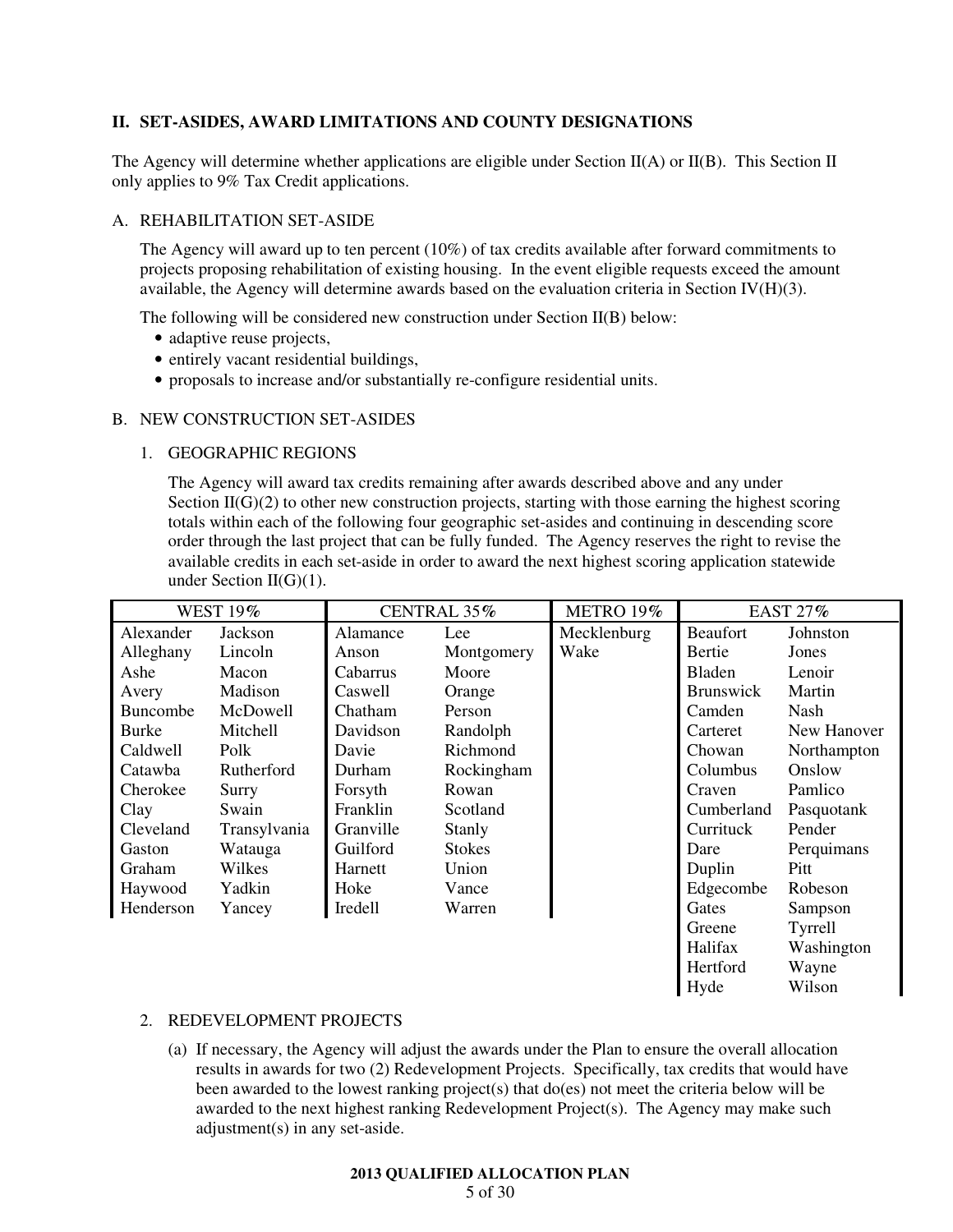- (b) The following are required to qualify as a Redevelopment Project:
	- (i) The site currently contains or contained at least one structure used for commercial, residential, educational, or governmental purposes.
	- (ii) The application proposes adaptive reuse with historic rehabilitation credits and/or new construction.
	- (iii) Any required demolition has been completed or is scheduled for completion in 2013 (not including the project buildings).
	- (iv) A unit of local government initiated the project and has invested community development resources in the Half Mile area within the last ten years.
	- (v) As of the preliminary application deadline, a unit of local government formally adopted a plan to address the deterioration in the Half Mile area and approved one or more of the following for the project:
		- donation of at least one parcel of land,
		- waiver of impact, tap, or related fees normally charged, or
		- commitment to lend/grant at least \$75,000 of its housing development funds.

The Agency will require official documentation of each element of local government participation.

# C. USDA RURAL DEVELOPMENT

Up to \$750,000 will be awarded to eligible rehabilitation and/or new construction project(s) identified by the U.S. Department of Agriculture, Rural Development (RD) state office as a priority. These projects will count towards the applicable set-asides and limits. The maximum award under this set-aside to any one Principal will be one project. Other RD applications will be considered under the applicable setasides.

# D. NONPROFIT AND CHDO SET-ASIDES AND LIMITS

# 1. SET-ASIDES

If necessary, the Agency will adjust the awards under the Plan to ensure that the overall allocation results in

- ten percent (10%) of the state's federal tax credit ceiling being awarded to projects involving tax exempt organizations (nonprofits) and
- fifteen percent (15%) of the Agency's HOME funds being awarded to projects involving Community Housing Development Organizations certified by the Agency (CHDOs).

Specifically, tax credits that would have been awarded to the lowest ranking project(s) that do(es) not fall into one of these categories will be awarded to the next highest ranking project(s) that do(es) until the overall allocation(s) reach(es) the necessary percentage(s). The Agency may make such adjustment(s) in any set-aside.

(a) Nonprofit Set-Aside

In order to qualify as a nonprofit application, the proposed project must either:

- not involve any for-profit Principals or
- comply with the material participation requirements of the Code, applicable federal regulations and Section VI(A)(2).
- (b) CHDO Set-Aside

In order to qualify as a CHDO application,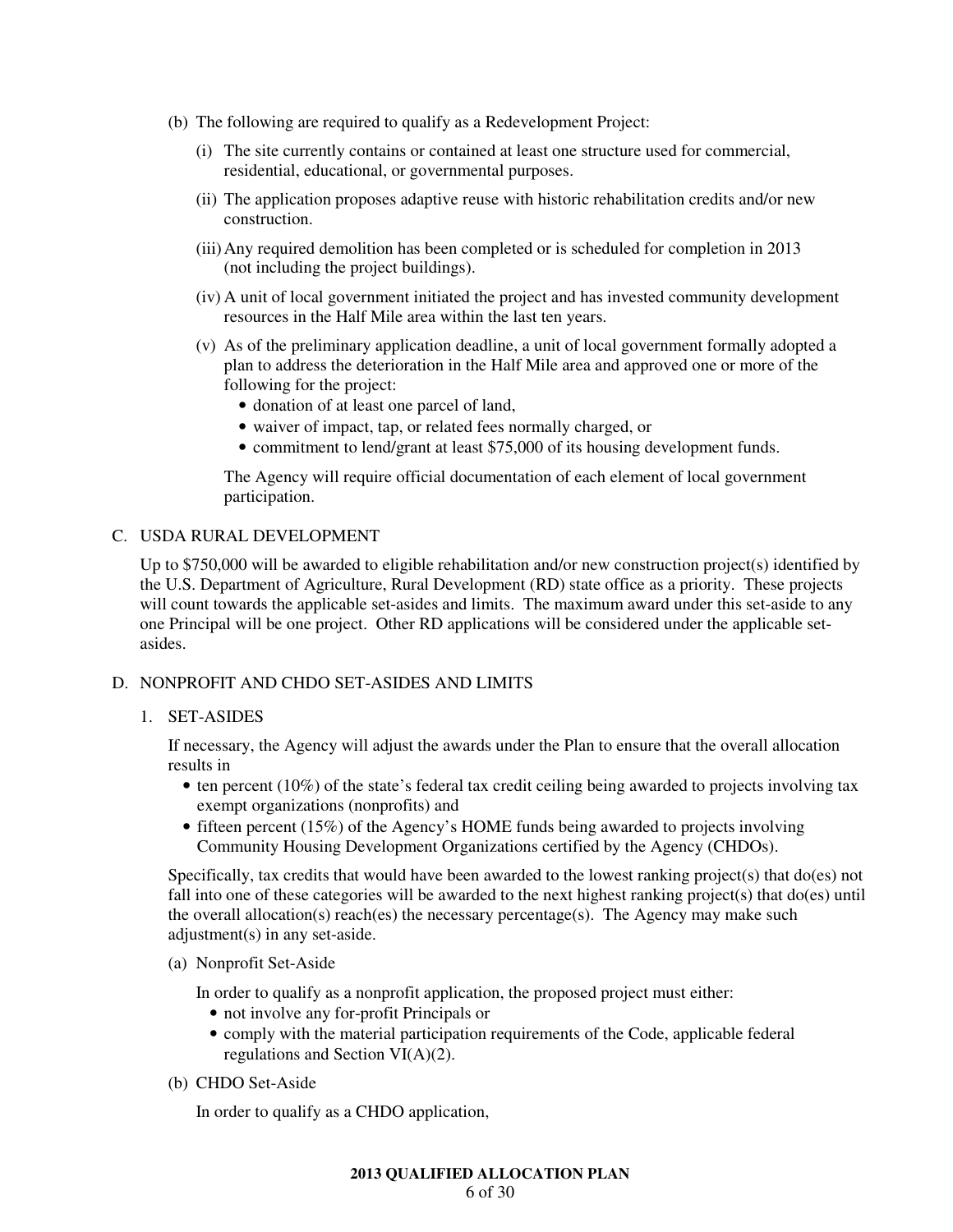- the proposed project must meet the requirements of subsection  $(D)(1)(a)$  above and 24 CFR  $92.300(a)(1),$
- as of the full application deadline, the applicant, any Principal, or any affiliate must not undertake any choice-limiting activity prior to successful completion of the U.S. Department of Housing and Urban Development (HUD) environmental clearance review, and
- the project and owner must comply with regulations regarding the federal CHDO set-aside.

The Agency may determine that the requirements of the federal CHDO set-aside have been or will be met without implementing subsection  $(D)(1)(b)$ .

2. LIMITS

No more than twenty percent (20%) of the overall allocation will be awarded to projects where a nonprofit organization (or its qualified corporation) is the applicant under Section  $III(C)(5)$ . New construction awards will be counted towards this limitation first (in score order, excluding mortgage subsidy), then rehabilitation awards.

# E. PRINCIPAL AND PROJECT AWARD LIMITS; BASIS BOOST

### 1. PRINCIPAL LIMITS

- (a) The maximum awards to any one Principal will be a total of \$1,800,000 in tax credits, including all set-asides. New construction awards will be counted towards this limitation first (in score order), then rehabilitation awards.
- (b) The Agency may further limit awards based on unforeseen circumstances.
- (c) For purposes of the maximum allowed in this subsection  $(E)(1)$ , the Agency may determine that a person or entity not included in an application is a Principal for the proposed project. Such determination would include consideration of relationships between the parties in previously awarded projects and other common interests. Standard fee for service contract relationships (such as accountants or attorneys) will not be considered.

### 2. PROJECT LIMIT

The maximum award to any one project will be \$1,000,000.

3. AGENCY-DESIGNATED BASIS BOOST

The Agency may boost the eligible basis of projects awarded in 2013 by up to fifteen percent (15%) if the deadline for the flat nine percent tax credit rate in Section  $42(b)(2)(A)$  is not extended (excluding projects using the DDA or QCT basis increase).

# F. COUNTY AWARD LIMITS AND INCOME DESIGNATIONS

# 1. AWARD LIMITS

- (a) No county will be awarded more than one project under the rehabilitation set-aside. Other than the Metro region, no county will be awarded more than one project under the new construction set aside. Each county in the Metro region will be awarded a minimum of two new construction projects.
- (b) The Agency will not accept applications in the following counties: Carteret, Columbus, Davie, Duplin, Edgecombe, Halifax, Hoke, Lee, Macon, and Wilkes.

# 2. INCOME DESIGNATIONS

Pursuant to N.C.G.S. § 105-129.42(c) the Agency is responsible for designating each county as High, Moderate or Low Income. Five criteria were used for making this determination: (a) county median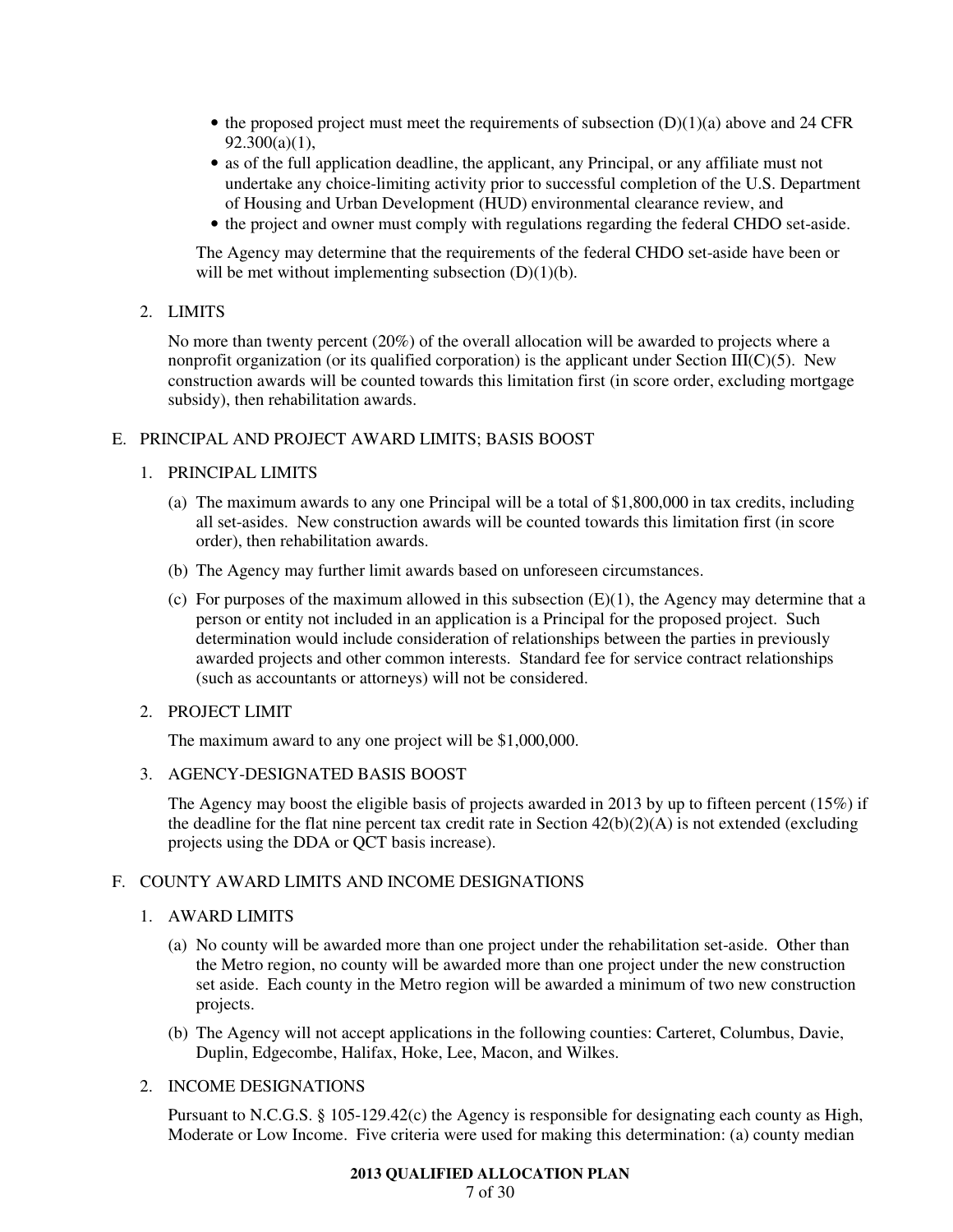income; (b) poverty rate; (c) percent of population in rural areas; (d) regional growth patterns; (e) N.C. Department of Commerce tier (one, two or three).

| <b>HIGH</b>     | <b>MODERATE</b>  |               | LOW             |             |              |
|-----------------|------------------|---------------|-----------------|-------------|--------------|
| Alamance        | Alexander        | Lincoln       | Alleghany       | Graham      | Pasquotank   |
| <b>Buncombe</b> | <b>Brunswick</b> | Moore         | Anson           | Greene      | Pender       |
| Cabarrus        | Burke            | Nash          | Ashe            | Halifax     | Perquimans   |
| Catawba         | Carteret         | Onslow        | Avery           | Hertford    | Richmond     |
| Chatham         | Cleveland        | Person        | <b>Beaufort</b> | Hoke        | Robeson      |
| Durham          | Craven           | Pitt          | Bertie          | Hyde        | Rutherford   |
| Forsyth         | Cumberland       | Polk          | <b>Bladen</b>   | Jackson     | Sampson      |
| Gaston          | Dare             | Randolph      | Caldwell        | Jones       | Scotland     |
| Guilford        | Davidson         | Rockingham    | Camden          | Lenoir      | Surry        |
| Iredell         | Davie            | Rowan         | Caswell         | Macon       | Swain        |
| Johnston        | Franklin         | Stanly        | Cherokee        | Madison     | Transylvania |
| Mecklenburg     | Granville        | <b>Stokes</b> | Chowan          | Martin      | Tyrrell      |
| New Hanover     | Harnett          | Watauga       | Clay            | McDowell    | Vance        |
| Orange          | Haywood          | Wayne         | Columbus        | Mitchell    | Warren       |
| Union           | Henderson        | Wilson        | Currituck       | Montgomery  | Washington   |
| Wake            | Lee              | Yadkin        | Duplin          | Northampton | Wilkes       |
|                 |                  |               | Edgecombe       | Pamlico     | Yancey       |
|                 |                  |               | Gates           |             |              |

Each county was considered as a whole and evaluated relative to others in the state. Based on this process, the Agency designates counties as follows:

# G. OTHER AWARDS AND EXCEEDING LIMITATIONS

- 1. The Agency may award tax credits remaining from the geographic set-asides to the next highest scoring eligible new construction application(s) in the East, Central, and West regions and/or one or more eligible rehabilitation applications. The Agency may also carry forward any amount of tax credits to the next year.
- 2. The Agency may award 2013 tax credits outside of the normal process to projects that: a) allow the Agency to comply with HUD regulations regarding timely commitment of funds, b) prevent the loss of state or federal investment, c) provide housing for underserved populations or d) are part of a settlement agreement of legal action brought against a local government. The total amount of such awards(s) shall not exceed \$1,000,000.
- 3. The Agency may also make a forward commitment of the next year's tax credits in an amount necessary to fully fund project(s) with a partial award or to any project application that was submitted in a prior year if such application meets all the minimum requirements of the Plan. In the event that credits are returned or the state receives credits from the national pool, the Agency may elect to carry such credits forward, make an award to any project application (subject only to the nonprofit set aside), or a combination of both.
- 4. The Agency may exceed the limitations on awards contained in Sections II(A) and this Section II(G) in order to completely fund a project request.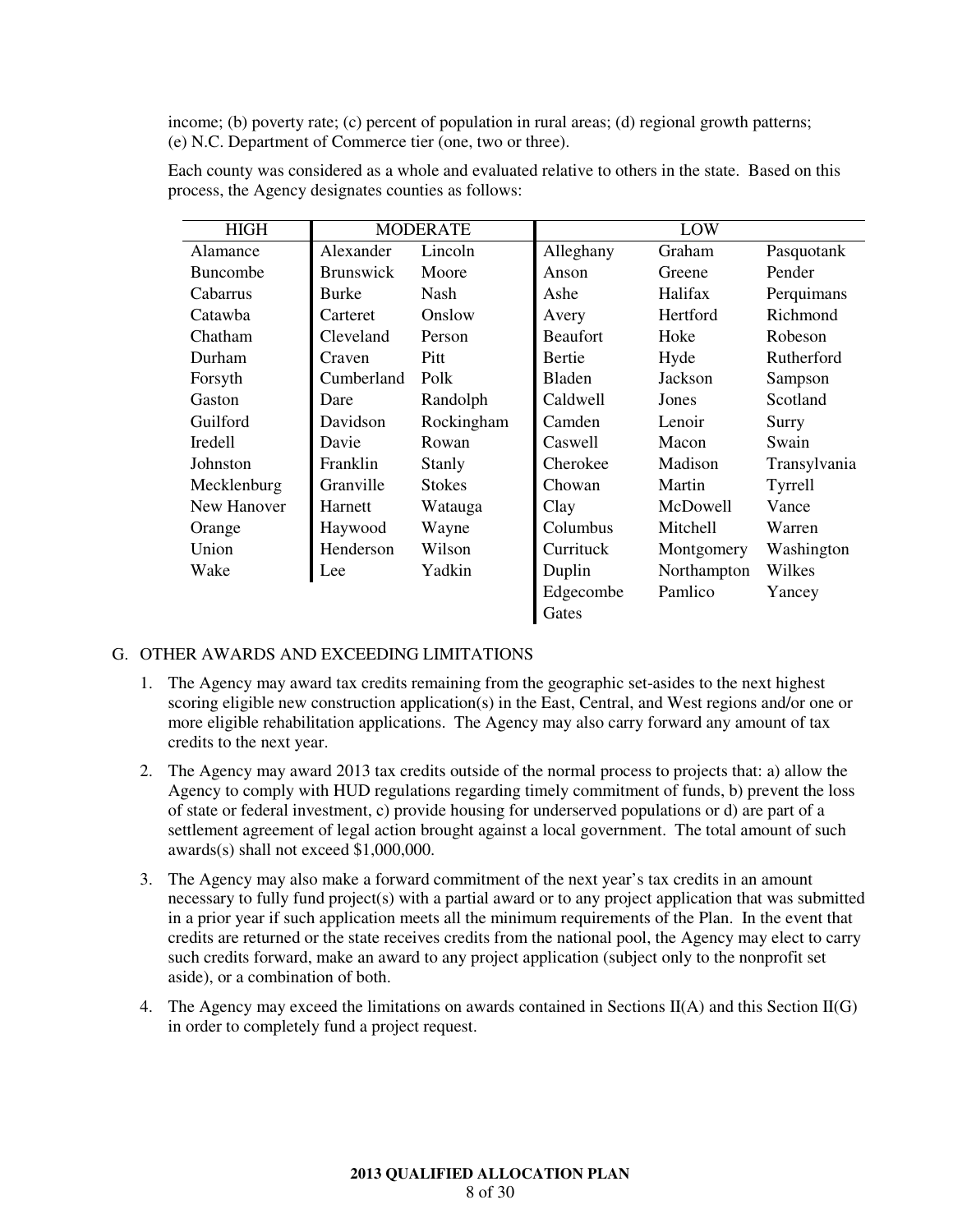# **III. DEADLINES, APPLICATION AND FEES**

#### A. APPLICATION AND AWARD SCHEDULE

The following schedule will apply to the 2013 application process for 9% Tax Credits and the first round of tax-exempt bond volume and 4% Tax Credits. The Agency will announce the application schedule for a second round of bond volume and 4% Tax Credits at a later time.

| January 25 | Deadline for submission of preliminary applications (12:00 noon)                                           |
|------------|------------------------------------------------------------------------------------------------------------|
| March 18   | Market analysts will mail studies to the Agency and Applicants                                             |
| March 28   | Notification of final site scores                                                                          |
| April 8    | Deadline for market-related project revisions                                                              |
| April 15   | Deadline for the Agency and Applicant to receive a hard copy of the revised market<br>study, if applicable |
| May 17     | Deadline for full applications (12:00 noon)                                                                |
| August     | Notification of tax credit awards                                                                          |

The Agency reserves the right to change the schedule to accommodate weather events or other unforeseen circumstances.

# B. APPLICATION, ALLOCATION, MONITORING AND PENALTY FEES

- 1. All Applicants are required to pay a nonrefundable fee of \$5,540 at the submission of the preliminary application. This fee covers the cost of the market study or physical needs assessment and a \$1,240 preliminary application processing fee (which will be assessed for every electronic application submitted). The Agency may charge additional fee(s) to cover the cost of direct contracting with other providers (such as appraisers).
- 2. All Applicants are required to pay a nonrefundable processing fee of \$1, 240 upon submission of the full application.
- 3. Entities receiving tax credit awards, including those involving tax-exempt bond volume, are required to pay a nonrefundable allocation fee equal to 0.70% of the project's total qualified basis.
- 4. The allocation fee will be due at the time of either the carryover allocation or bond volume award. Failure to return the required documentation and fee by the date specified may result in cancellation of the allocation. The Agency may assess other fees for additional monitoring responsibilities.
- 5. Owners must pay a monitoring fee of \$780 per unit (includes all units, qualified, unrestricted and employee) prior to issuance of the project's IRS Form 8609.
- 6. If expenses for legal services are incurred by the Committee or Agency to correct mistakes of the Owner which jeopardize use of the tax credits, such legal costs will be paid by the Owner in the amount charged to the Agency or the Committee.
- 7. The Agency may assess Applicants or owners a fee of up to \$2,000 for each instance of failure to comply with a written requirement, whether or not such requirement is in the Plan. The Agency will not process applications or other documentation relating to any Principal who has an outstanding balance of fees owed; such a delay in processing may result in disqualification of application(s).
- 8. The Agency will assess \$1,500 for closing a state tax credit loan and \$2,000 for an RPP closing.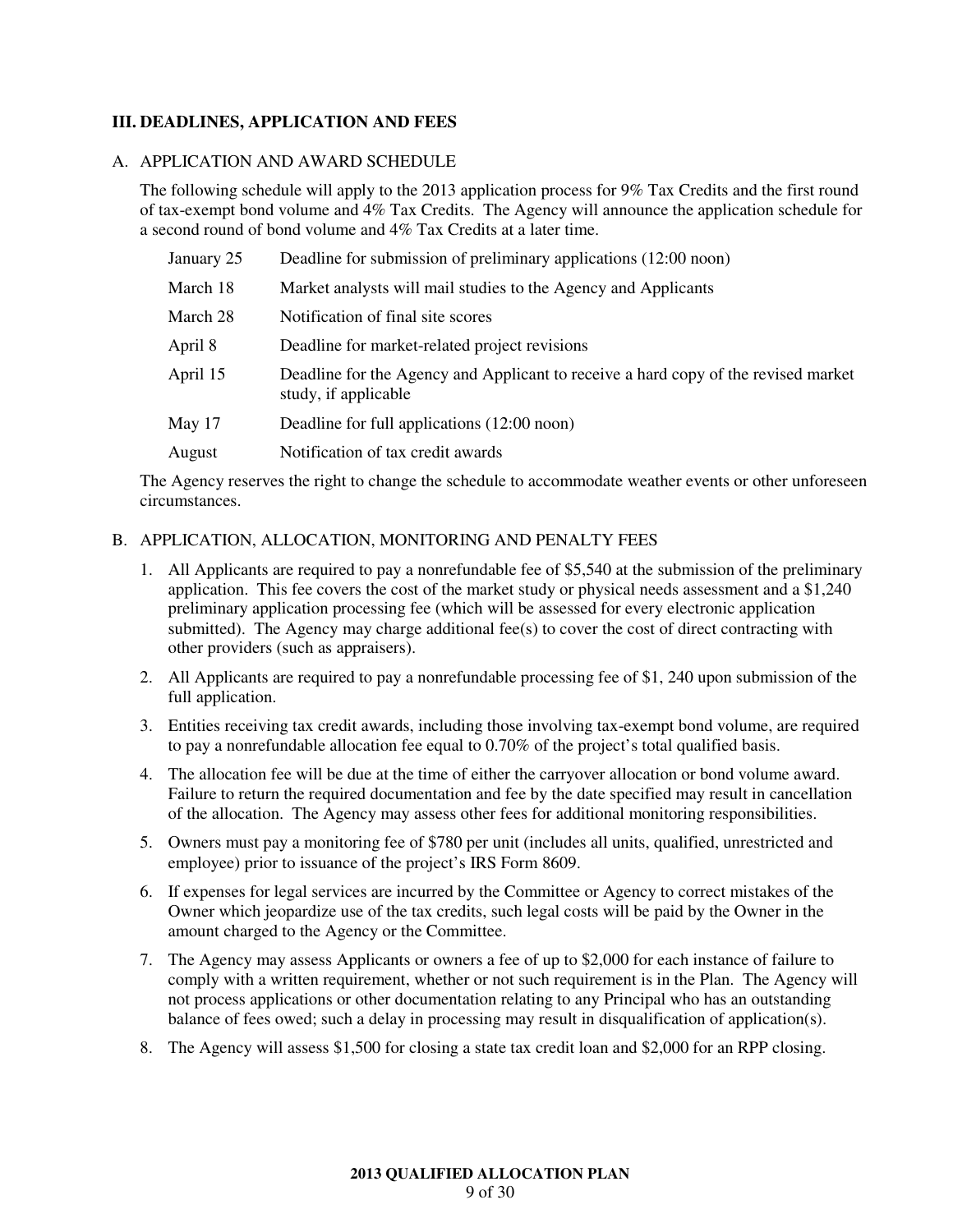# C. APPLICATION PROCESS AND REQUIREMENTS

- 1. The Agency may require Applicants to submit any information, letter, or representation relating to Plan requirements or point scoring as part of the application process.
- 2. Any failure to comply with an Agency request under subsection  $(C)(1)$  above or any misrepresentation, false information or omission in any application document may result in disqualification of that application and any other involving the same owner(s), Principal(s), consultant(s) and/or application preparer(s). Any misrepresentation, false information or omission in the application document may also result in a revocation of a tax credit allocation.
- 3. The Agency may elect to treat applications involving more than one site, population type (family/elderly) or activity (new/rehabilitation) as separate for purposes of the Agency's application process. Each application would require a separate initial application fee. The Agency may allow such applications to be considered as one for the full application underwriting if all sites are secured by one permanent mortgage and are not intended for separation and sale after the tax credit allocation.
- 4. The Agency will notify the appropriate unit of government about the project after submission of the full application.
- 5. For each application one individual or validly existing entity must be identified as the Applicant and execute the preliminary and full applications. An entity may be one of the following:
	- (a) corporation, including nonprofits,
	- (b) limited partnership, or
	- (c) limited liability company.

Only the identified Applicant will have the ability to make decisions with regard to that application and be considered under Section IV(D)(1). The Applicant may enter into joint venture or other agreements but the Agency will not be responsible for evaluating those documents to determine the relative rights of the parties. If the application receives an award the Applicant must become a managing member or general partner of the ownership entity.

# **IV. SELECTION CRITERIA AND THRESHOLD REQUIREMENTS**

Applications must meet all applicable threshold requirements to be considered for award and funding. Scoring and threshold determinations made in prior years are not binding on the Agency for the 2013 cycle.

## A. SITE AND MARKET EVALUATION

The Agency will not accept a full application where the preliminary application does not meet all site and market threshold requirements.

### 1. SITE EVALUATION (MAXIMUM 60 POINTS)

- (a) General Site Requirements:
	- (i) Sites must be sized to accommodate the number and type of units proposed. The Applicant or a Principal must have site control by the preliminary application deadline as evidenced by an option, contract or deed. The documentation of site control must include a plot plan.
	- (ii) Required zoning must be in place by the full application submission date, including special/conditional use permits, and any other discretionary land use approval required (includes all legislative or quasi-judicial decisions).
	- (iii) Utilities (water, sewer and electricity) must be available with adequate capacity to serve the site. Sites should be accessed directly by existing paved, publicly maintained roads. If not, it will be the owner's responsibility to extend utilities and roads to the site. In such cases, the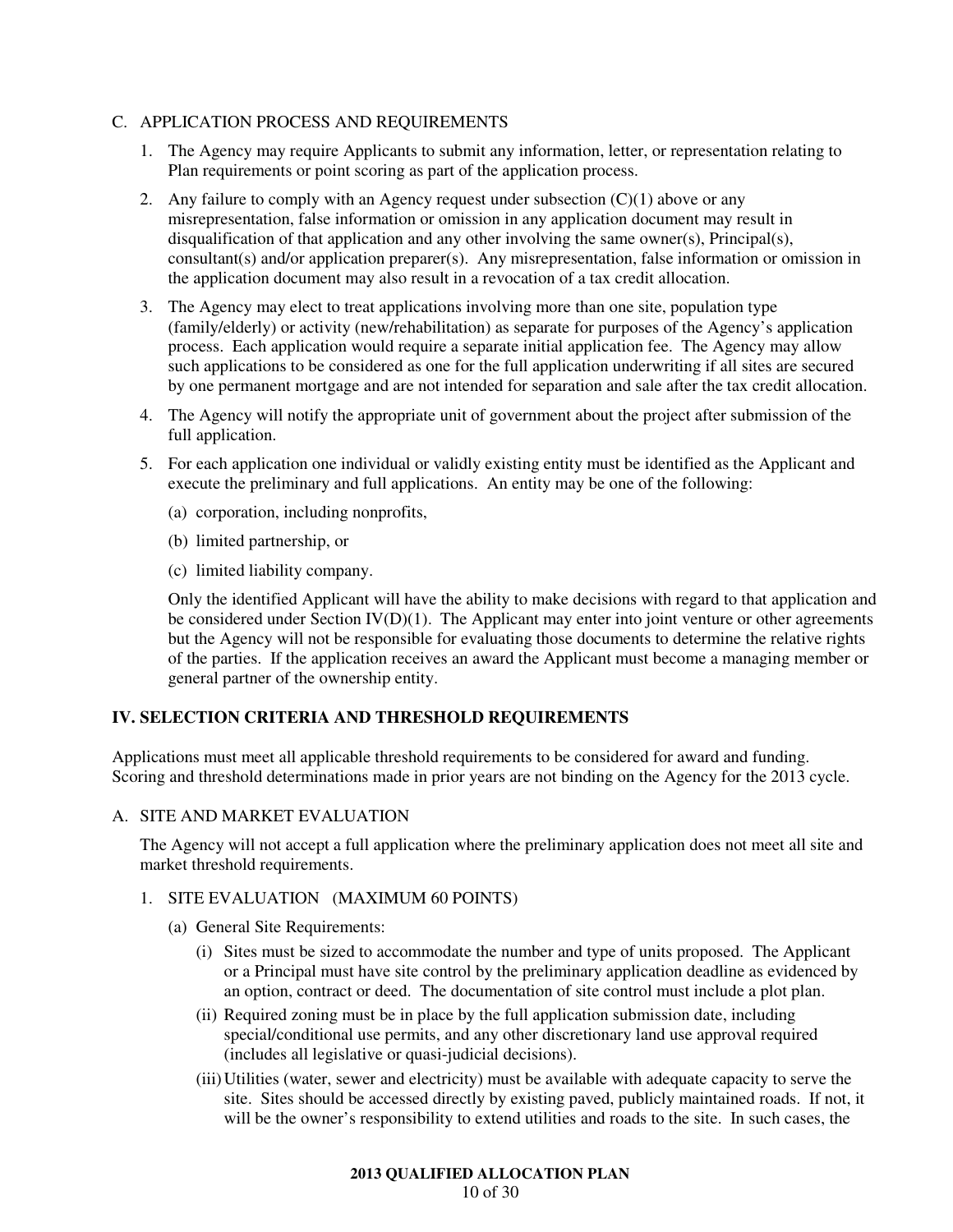Applicant must explain and budget for such plans at the preliminary application stage and document the right to perform such work.

- (iv) In order to be eligible for RPP funds, the preliminary application must contain the Agency's "Notice of Real Property Acquisition" form.
- (b) Criteria for Site Score Evaluation:

Site scores will be based on the following factors. Each will also serve as a threshold requirement; the Agency may remove an application from consideration if the site is sufficiently inadequate in one of the categories.

#### (i) NEIGHBORHOOD CHARACTERISTICS (MAXIMUM 18 POINTS)

- Good: 18 points if structures within a Half Mile are well maintained or the site qualifies as a Redevelopment Project (see Section II(B)(2)(b))
- Fair: 9 points if structures within a Half Mile are not well maintained and there are visible signs of deterioration
- Poor: 0 points if structures within a Half Mile are Blighted or have physical security modifications (e.g. barbed wire fencing or bars on windows)

Half Mile: The half mile radius from the approximate center of the site (does not apply to Amenities below).

Blighted: A structure that is abandoned, deteriorated substantially beyond normal wear and tear, a public nuisance, or appears to violate minimum health and safety standards.

#### (ii) AMENITIES (MAXIMUM 27 POINTS)

Points will be determined according to the matrix below. The amenity must be open for business as of the preliminary application deadline to be considered.

|                     | driving distance in miles |  |  |  |
|---------------------|---------------------------|--|--|--|
|                     |                           |  |  |  |
| .rocerv             |                           |  |  |  |
| hopping or pharmacy |                           |  |  |  |

For example, an application will receive 6 points if the driving distance between the site and either Shopping or a pharmacy is greater than 1 mile but not more than 2 miles.

The driving distance will be the mileage as calculated by Google Maps and must be a drivable route as of the preliminary application deadline. The measurement will be:

- the point closest to the site entrance to or from
- the point closest to the amenity entrance.

Driveways, access easements, and other distances in excess of 500 feet between the nearest residential building of the proposed project and road shown on Google Maps will be included in the driving distance. For scattered site projects, the measurement will be from the location with the longest driving distance(s).

The following establishments qualify as a Grocery:

|               | The Fresh Market Lowes Foods |               | <b>Super Target</b>        |
|---------------|------------------------------|---------------|----------------------------|
| $Ri-Io$       | Harris Teeter                | Piggly Wiggly | Trader Joe's               |
| Bloom         | G <sub>A</sub>               | Red & White   | <b>Walmart Express</b>     |
| Compare Foods | Ingle's Market               | Sav-Mor       | <b>Walmart Supercenter</b> |
| Earth Fare    | Just \$ave                   | Save-A-Lot    | Whole Foods                |
| Food Lion     | Kroger                       |               |                            |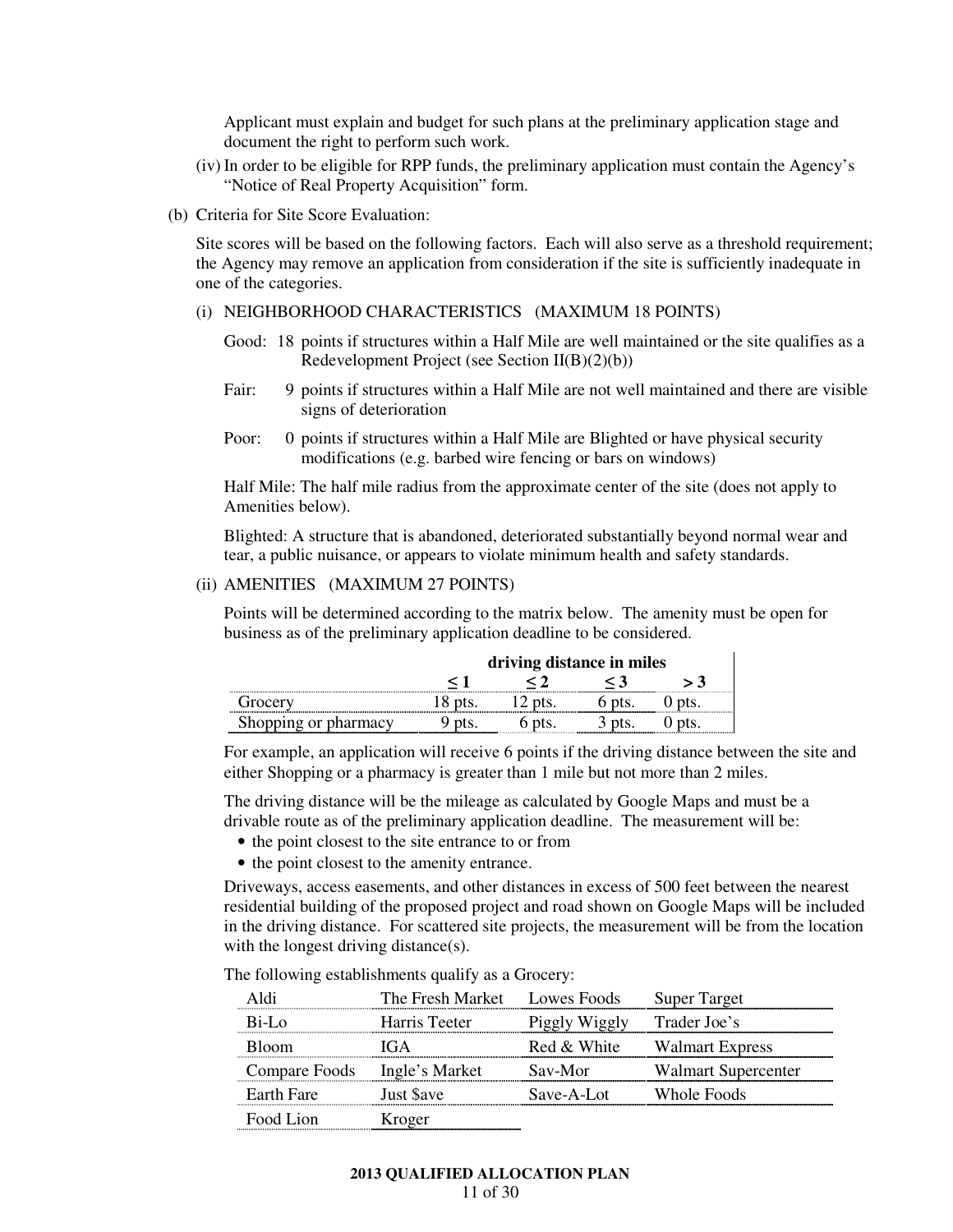The following establishments qualify as Shopping:

| Big Lot's      | <b>Family Dollar</b> | Target              | Walmart         |
|----------------|----------------------|---------------------|-----------------|
| Dollar General | K mart               | Super Target        | Walmart Express |
| Dollar Tree    | Roses <sup>2</sup>   | Walmart Supercenter |                 |

To qualify as a pharmacy the establishment must have general merchandise items for sale.

### (iii) SITE SUITABILITY (MAXIMUM 15 POINTS)

 6 points if there is no Incompatible Use, which includes the following activities, conditions, or uses within the distance ranges specified:

#### Half Mile

- airports
- chemical or hazardous materials storage/disposal
- industrial or agricultural activities with environmental concerns (such as odors or pollution)
- commercial junk or salvage yards
- landfills currently in operation
- sources of excessive noise
- wastewater treatment facilities

A parcel or right of way within 500 feet containing any of the following:

- adult entertainment establishment
- electrical utility substation, whether active or not
- distribution facility
- factory or similar operation
- frequently used railroad tracks
- high traffic corridor
- jail or prison
- large swamp
- power transmission lines and tower
- 3 points if there are no negative features, design challenges, physical barriers, or other unusual and problematic circumstances that would impede project construction or adversely affect future tenants, including but not limited to: power transmission lines and towers, flood hazards, steep slopes, large boulders, ravines, year-round streams, wetlands, and other similar features (for adaptive reuse projects: suitability for residential use and difficulties posed by the building(s), such as limited parking, environmental problems or the need for excessive demolition)
- 3 points if the project would be visible to potential tenants using normal travel patterns and is within 500 feet of a building that is currently in use for residential, commercial, educational, or governmental purposes (excluding Blighted structures or Incompatible Uses)
- 3 points if traffic controls allow for safe access to the site; for example limited sight distance (blind curve) or having to cross three or more lanes of traffic going the same direction when exiting the site would not receive points.

# 2. MARKET ANALYSIS

The Agency will administer the market study process based on this Section and the terms of **Appendix A** (incorporated herein by reference).

(a) The Agency will contract directly with market analysts to perform studies. Applicants may interact with market analysts and will have an opportunity to revise their project (unit mix,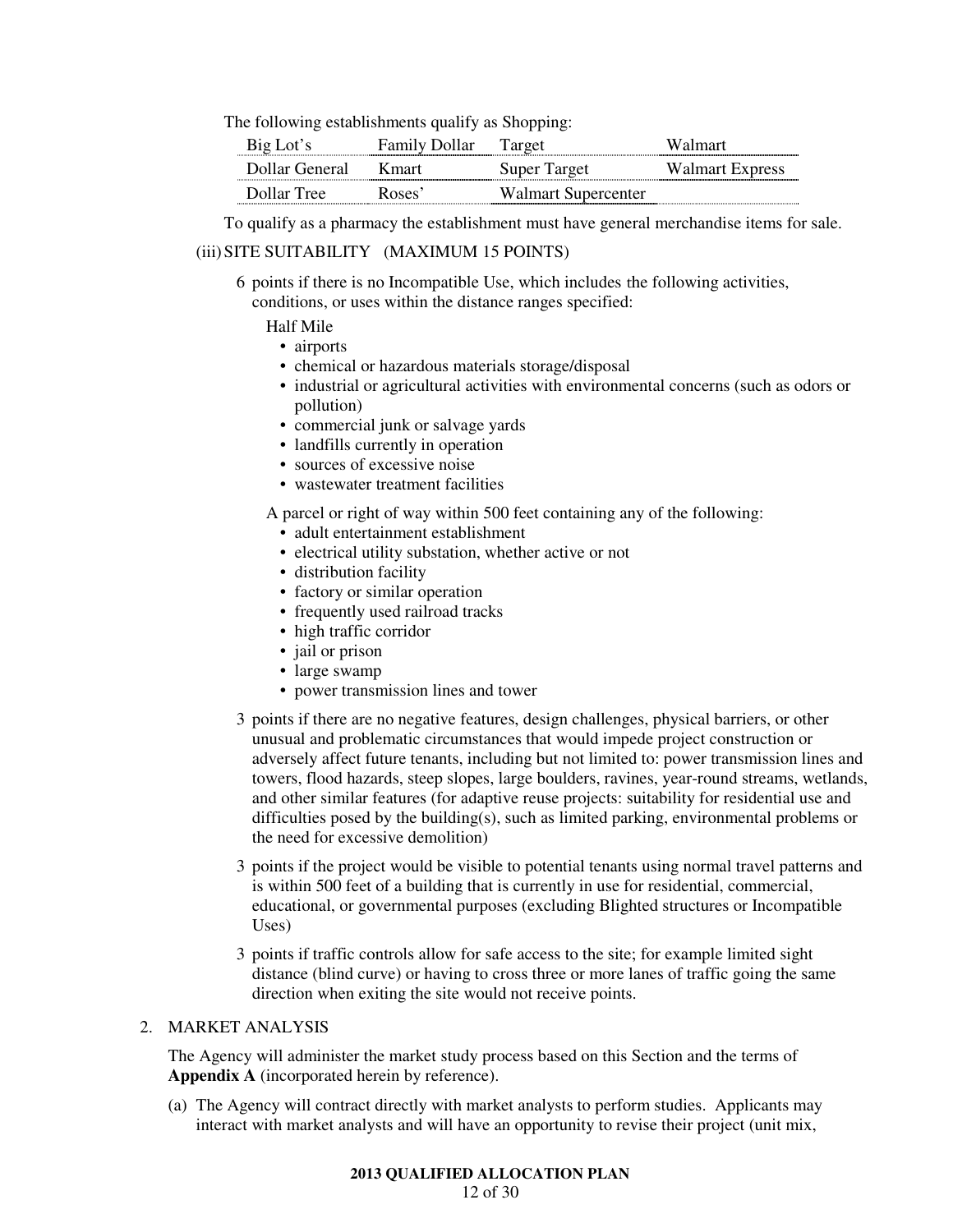targeting). Any revisions must be submitted in writing to both the market analyst and to the Agency, following the schedule in Section  $III(A)$ , and will be binding on the Applicant for the full application.

- (b) The Agency will limit the number of projects awarded in the same application round to those that it determines can be supported in the market.
- (c) The following four criteria are threshold requirements for new construction applications:
	- (i) the project's capture rate,
	- (ii) the project's absorption rate,
	- (iii) the vacancy rate at comparable properties (what qualifies as a comparable will vary based on the circumstances), and
	- (iv) the project's effect on existing or awarded properties with 9% Tax Credits or Agency loans.
- (d) After the deadline for completing market-related project revisions Applicants may not increase:
	- (i) rents, irrespective of a decrease in utility allowances,
	- (ii) the total number of units, or
	- (iii) the number of units in any bedroom type.
- (e) The Agency is not bound by the conclusions or recommendations of the market analyst(s), and will use its discretion in evaluating the criteria listed in this subsection (A)(2).
- (f) Projects may not give preferences to potential tenants based on:
	- (i) residing in the jurisdiction of a particular local government,
	- (ii) having a particular disability, or
	- (iii) being part of a specific occupational group (e.g. artists).

### B. RENT AFFORDABILITY

1. FEDERAL RENTAL ASSISTANCE

Applicants proposing to convert tenant-based Housing Choice Vouchers (Section 8) to a projectbased subsidy (pursuant to 24 CFR Part 983) must submit a letter from the issuing authority in a form approved by the Agency. Conversion of vouchers will be treated as a funding source under Section  $VI(B)(6)(d)$ ; a project will be ineligible for an allocation if it does not meet requirements set by the Agency as part of the application and award process. Such requirements may involve the public housing authority's (PHA's) Annual Plan, selection policy, and approval for advertising.

# 2. TENANT RENT LEVELS (MAXIMUM 5 POINTS)

The application may earn points under one of the following scenarios:

- (a) If the project is in a High Income county:
	- Five (5) points will be awarded if at least twenty-five percent (25%) of qualified low-income units will be affordable to and occupied by households with incomes at or below thirty percent (30%) of county median income.
	- Two (2) points will be awarded if at least fifty percent (50%) of qualified low-income units will be affordable to and occupied by households with incomes at or below forty percent (40%) of county median income.

(The two options for point scoring in this subsection are mutually exclusive.)

- (b) If the project is in a Moderate Income county:
	- Five (5) points will be awarded if at least twenty-five percent (25%) of qualified low-income units will be affordable to and occupied by households with incomes at or below forty percent (40%) of county median income.

### **2013 QUALIFIED ALLOCATION PLAN**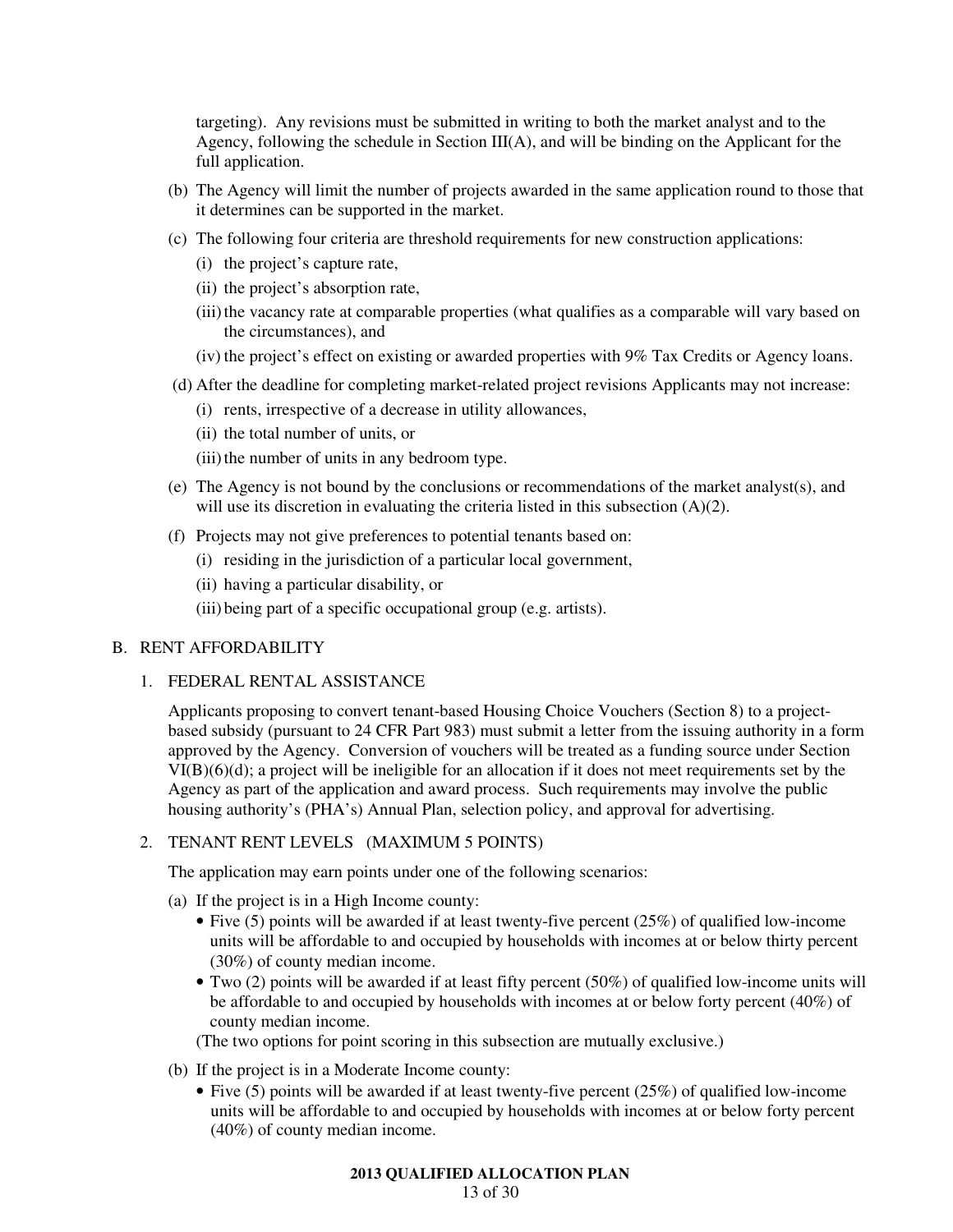• Two (2) points will be awarded if at least fifty percent (50%) of qualified low-income units will be affordable to and occupied by households with incomes at or below fifty percent (50%) of county median income.

(The two options for point scoring in this subsection are mutually exclusive.)

- (c) If the project is in a Low Income county, five (5) points will be awarded for projects in which at least forty percent (40%) of qualified low-income units will be affordable to and occupied by households with incomes at or below fifty percent (50%) of county median income.
- (d) Five (5) points will be awarded if the application does not list the state tax credit as a funding source. This option is mutually exclusive with those in subsections (a), (b), and (c) above.

# C. PROJECT DEVELOPMENT COSTS AND RPP LIMITATIONS

#### 1. MAXIMUM PROJECT DEVELOPMENT COSTS (NEGATIVE 20 POINTS)

The Agency will assess negative points to applications listing more than the following in lines 5 and 6 of the Project Development Cost (PDC) description, as outlined in Chart A below. The point structure in Chart B will apply to the following:

- (a) all units are detached single family houses or duplexes,
- (b) serving persons with severe mobility impairments,
- (c) development challenges resulting from being within or adjacent to a central business district,
- (d) public housing redevelopment projects, or
- (e) building(s) with both steel and concrete construction and at least four stories of housing.

The per-unit amount calculation includes all items covered by the construction contract, building permits, Energy Star, certifications for green programs, and any other costs not unique to the specific proposal.

| <b>Chart A</b> | <b>Chart B</b> |  |
|----------------|----------------|--|
| $$60,000$ -10  | $$71,000$ -10  |  |
| $$69,000$ -20  | $$85,000$ -20  |  |

The Agency will review proposed costs for historic adaptive re-use projects and approve the amount during the application review process.

See Sections VI(B)(7), (8), and (9) for other cost restrictions.

### 2. RESTRICTIONS ON RPP AWARDS

- (a) Projects requesting RPP funds must submit the Agency's "Notice of Real Property Acquisition" form with the preliminary application and may not:
	- (i) request RPP funds in excess of the following amounts per unit- \$15,000 in High Income counties; \$20,000 in Moderate Income counties; \$25,000 in Low Income counties,
	- (ii) include market-rate units,
	- (iii) involve Principals who have entered into a workout or deferment plan within the previous year for an RPP loan awarded after January 1, 2004,
	- (iv) request less than \$150,000 or more than \$800,000 per project, or
	- (v) have a commitment of funds from a local government under terms that will result in more repayment than the RPP loan (see description in subsection  $(C)(2)(b)$  below).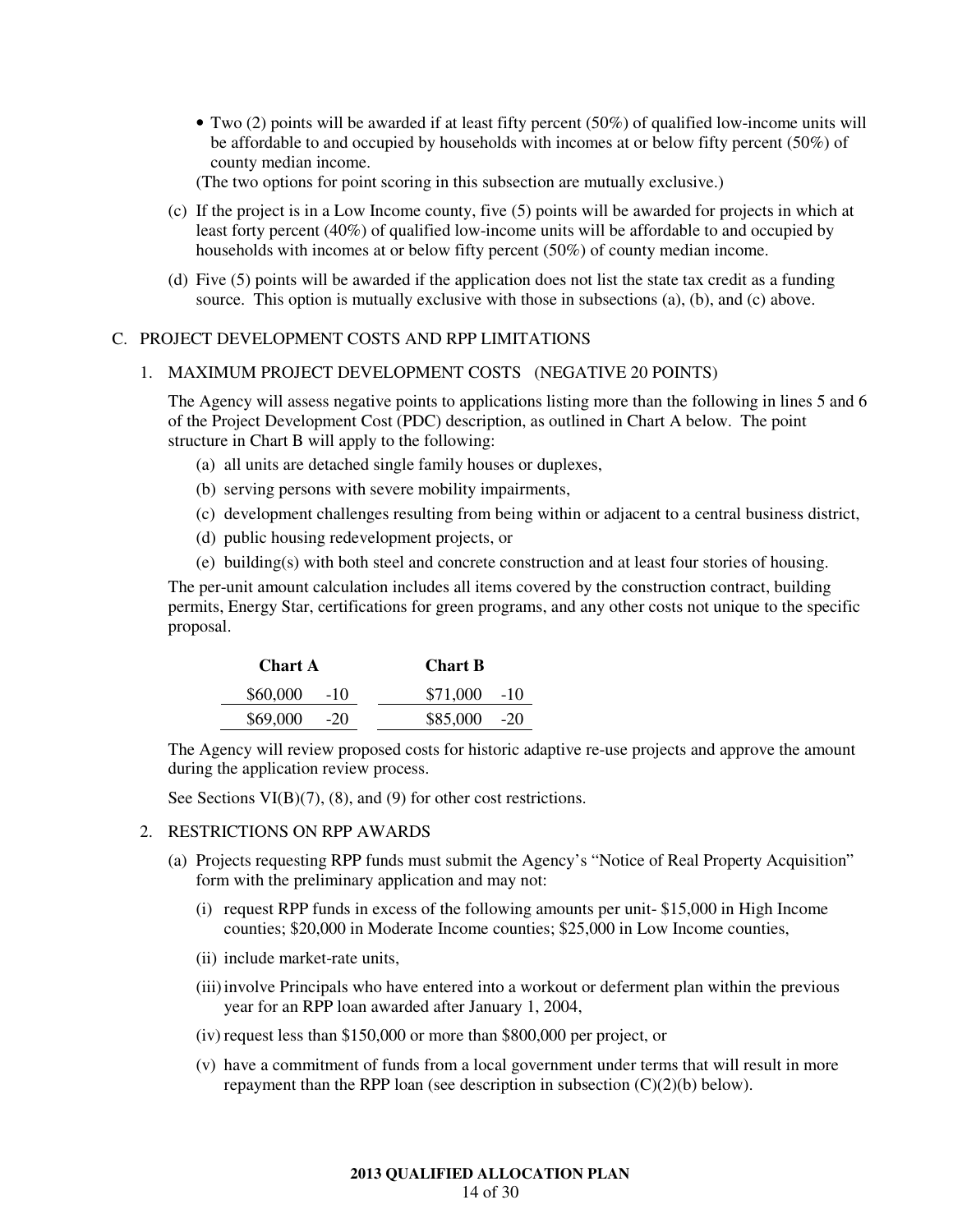The maximum award of RPP funds to any one Principal will be a total of \$1,600,000. Requesting an RPP loan may result in an application being ineligible under Section  $VI(B)(6)(d)$  if the Agency has inadequate funds.

(b) Projects may only request an RPP loan if the principal and interest payments for RPP and any local government financing will be equal to the anticipated net operating income divided by 1.15, less conventional debt service:

Repayment of RPP and local government loans  $= (NOI / 1.15) -$  conventional debt service.

The amount of repayment will be split between the RPP loan and local government lenders based on their relative percentage of loan amounts. For example:

RPP Loan =  $$400,000$ local government loan = \$200,000

|                                                                             | Year 1 Year 2 Year 3 Year 4     |  |
|-----------------------------------------------------------------------------|---------------------------------|--|
| Anticipated amount available for repayment \$10,000 \$8,000 \$6,000 \$4,000 |                                 |  |
| RPP principal and interest payments                                         | \$6,667 \$5,333 \$4,000 \$2,667 |  |
| local government P&I payments                                               | \$3,333 \$2,667 \$2,000 \$1,333 |  |

(c) Loan payments made to the Applicant, any Principal, member or partner of the ownership entity, or any affiliate thereof, will be taken out of cash flow remaining after RPP payments.

# D. CAPABILITY OF THE PROJECT TEAM

# 1. DEVELOPMENT EXPERIENCE (MAXIMUM 5 POINTS)

(a) In order to be eligible for an award of 9% Tax Credits, at least one Principal must have successfully developed, operated and maintained in compliance one 9% Tax Credit project in North Carolina (excluding any Applicant eligible in the 2012 cycle by virtue of a waiver). The project must have been placed in service between December 1, 2006 and January 1, 2012. Such Principal must:

- (i) be identified in the preliminary application as the Applicant under Section III( $C$ )(5),
- (ii) become a general partner or managing member of the ownership entity, and
- (iii) remain responsible for overseeing the project and operation of the project for a period of two (2) years after placed in service.

The Agency will determine what qualifies as successful and who can be considered as involved in a particular project.

- (b) All owners and Principals must disclose all previous participation in the low-income housing tax credit program. Additionally, owners and Principals that have participated in an out of state tax credit allocation may be required to complete an Authorization for Release of Information form.
- (c) The Agency reserves the right to determine that a particular development team does not meet the threshold requirement of subsection  $(D)(1)(a)$  due to differences between its prior work and the proposed project. Particularly important in this evaluation is the type of subsidy program used in the previous experience (such as tax-exempt bonds, RD).
- (d) Five (5) points will be awarded if the Principal meeting the eligibility requirement in subsection  $(D)(1)(a)$  either:
	- (i) was a Principal in ten awards of 9% Tax Credits in North Carolina from 2006 through 2012, or
	- (ii) has her/his/its principal office in North Carolina (see **Appendix J** for guidance).

#### **2013 QUALIFIED ALLOCATION PLAN**  15 of 30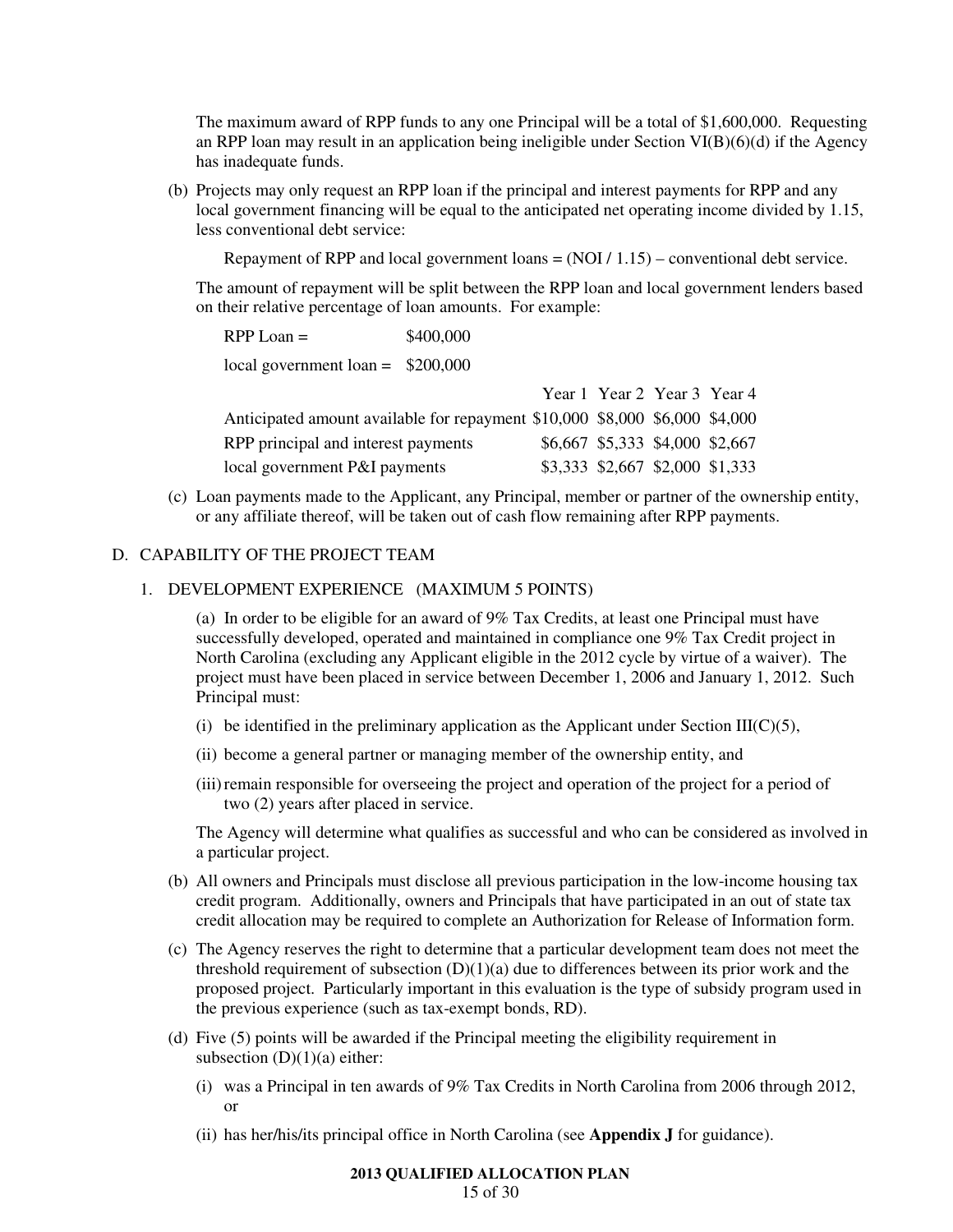#### 2. MANAGEMENT EXPERIENCE

The management agent must have at least:

- (a) one similar tax credit project in their current portfolio, and
- (b) one staff person serving in a supervisory capacity with regard to the project who has been certified as a tax credit compliance specialist.

Such certification must be from an organization accepted by the Agency (refer to the list in **Appendix C**). None of the persons or entities serving as management agent may have in their portfolio a project with material or uncorrected non-compliance beyond the cure period. The management agent listed on the application must be retained by the ownership entity for at least two (2) years after project completion, unless the agent is guilty of specific nonperformance of duties.

#### 3. PROJECT TEAM DISQUALIFICATIONS

The Agency may disqualify any owner, Principal or management agent, who:

- (a) has been debarred or received a limited denial of participation in the past ten years by any federal or state agency from participating in any development program;
- (b) within the past ten years has been in a bankruptcy, an adverse fair housing settlement, an adverse civil rights settlement, or an adverse federal or state government proceeding and settlement;
- (c) has been in a mortgage default or arrearage of three months or more within the last five years on any publicly subsidized project;
- (d) has been involved within the past ten years in a project which previously received an allocation of tax credits but failed to meet standards or requirements of the tax credit allocation or failed to fulfill one of the representations contained in an application for tax credits;
- (e) has been found to be directly or indirectly responsible for any other project within the past five years in which there is or was uncorrected noncompliance more than three months from the date of notification by the Agency or any other state allocating agency;
- (f) interferes with a tax credit application for which it is not an owner or Principal at a public hearing or other official meeting;
- (g) has outstanding flags in HUD's national 2530 National Participation system;
- (h) has been involved in any project awarded 9% Tax Credits in 2012 for which either the equity investment has not closed as of the full application deadline or the "10% test" has not been met;
- (i) has been involved in any project awarded tax credits after 2000 where there has been a change in general partners or managing members during the last five years that the Agency did not approve in writing beforehand;
- (j) would be removed from the ownership of a project that is the subject of an application under the rehabilitation set-aside in the current cycle; or
- (k) is not in good standing with the Agency.

A disqualification under this subsection (D)(3) will result in the individual or entity involved not being allowed to participate in the 2013 cycle and removing from consideration any application where they are identified.

### E. UNIT MIX AND PROJECT SIZE

1. Ten (-10) points will be subtracted from any full application that includes market-rate units. This penalty will not apply where either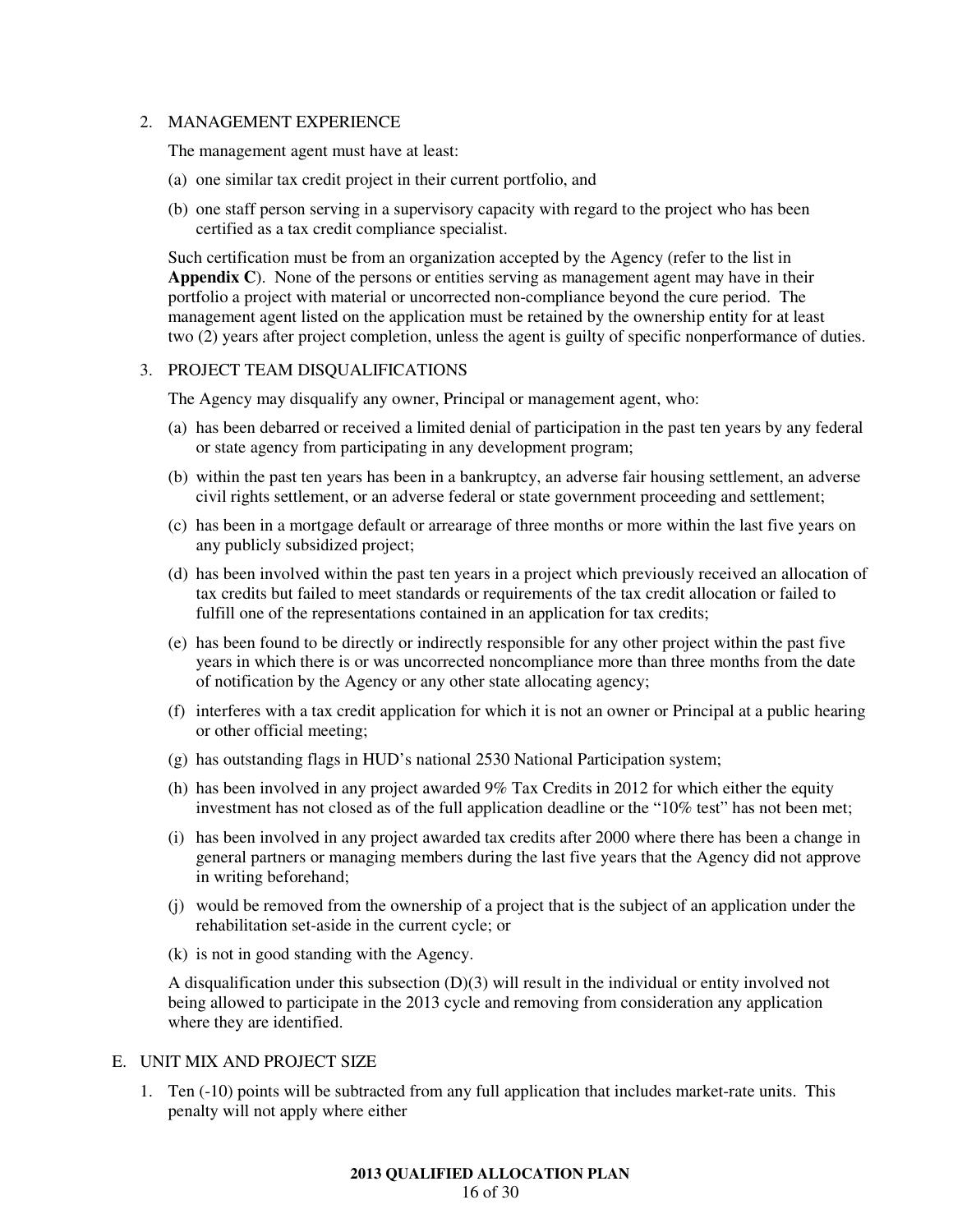- the rents for all market rate units are at least five percent (5%) higher than the maximum allowed for a unit at 60% AMI and the market study indicates that such rents are feasible, or
- there is a commitment for a grant or no-payment financing equal to at least the amount of foregone federal tax credit equity and state tax credits.
- 2. New construction 9% Tax Credit projects may not exceed one hundred and twenty (120) units.
- 3. New construction tax-exempt bond projects may not exceed two hundred (200) units.
- 4. All projects must have at least twenty four (24) qualified low-income units.

The Agency reserves the right to waive the penalties and limitations in this Section IV(E) for proposals that reduce low-income and minority concentration, including public housing projects, and subsection (E)(2) for proposals that are within a transit station area as defined by the Charlotte Region Transit Station Area Joint Development Principles and Policy Guidelines or adaptive re-use projects where made necessary by the building(s) physical structure.

# F. SPECIAL CRITERIA AND TIEBREAKERS

### 1. ENERGY STAR

New construction residential buildings must comply with all Energy Star standards as defined in **Appendix B** (incorporated herein by reference). Adaptive re-use and rehabilitation projects must comply to the extent doing so is economically feasible and as allowed by historic preservation rules.

# 2. GENERAL CONTRACTOR (MAXIMUM 2 POINTS)

Two (2) points will be awarded if the general contractor listed in the full application has its principal office in North Carolina (see **Appendix J** for guidance).

### 3. UNITS FOR THE MOBILITY IMPAIRED

Five percent (5%) of all units in new construction projects must meet the accessibility standards as defined in **Appendix B** (incorporated herein by reference). THESE UNITS ARE IN ADDITION TO MOBILITY IMPAIRED UNITS REQUIRED BY FEDERAL AND STATE LAW (INCLUDING BUILDING CODES). Units for the mobility impaired should be available to all tenants who would benefit from their design and are not necessarily reserved under the Targeting Plan requirements of subsection  $(F)(4)$ .

### 4. TARGETING PLANS

All projects will be required to target ten percent (10%) of the total units to persons with disabilities or homeless populations. Projects with federal project-based rental assistance must target at least five (5) units regardless of size. Projects that are targeting units under this subsection are not required to provide onsite supportive services or a service coordinator.

Owners must demonstrate a partnership with a local lead agency and submit a Targeting Plan for review and certification by the N.C. Department of Health and Human Services (DHHS). At a minimum, Targeting Plans must include:

- (a) A description of how the project will meet the needs of the targeted tenants including access to supportive services, transportation, proximity to community amenities, etc.
- (b) A description of the experience of the local lead agency and their capacity to provide access to supportive services, and to maintain relationships with the management agent and community service providers for the duration of the compliance period.
- (c) A Memorandum of Understanding (MOU) between the developer(s), management agent and the lead local agency. The MOU will include-

# **2013 QUALIFIED ALLOCATION PLAN**

17 of 30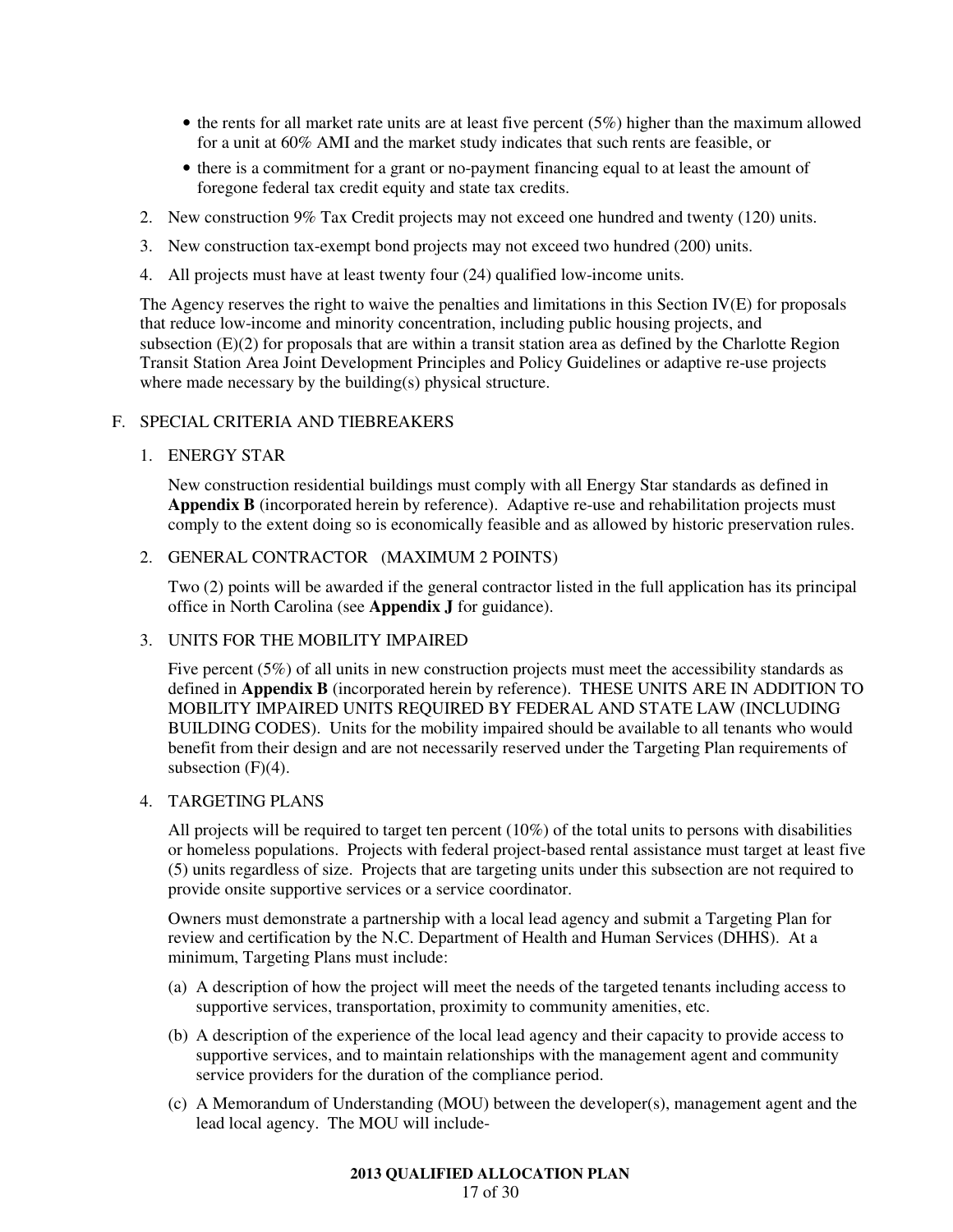- (i) A commitment from the local lead agency to provide, coordinate and/or act as a referral agent to assure that supportive services will be available to the targeted tenants.
- (ii) The referral and screening process that will be used to refer tenants to the project, the screening criteria that will be used, and the willingness of all parties to negotiate reasonable accommodations to facilitate the admittance of persons with disabilities into the project.
- (iii) A communications plan between the project management and the local lead agency that will accommodate staff turnover and assure continuing linkages between the project and the local lead agency for the duration of the compliance period.
- (d) Certification that participation in supportive services will not be a condition of tenancy.
- (e) Agreement that for a period of ninety (90) days after certificate of occupancy, the required number of units for persons with disabilities will be held vacant other than for such population(s).
- (f) Agreement to maintain a separate waiting list for persons with disabilities and prioritizing these individuals for any units that may become vacant after the initial rent-up period, up to the required number of units.
- (g) Agreement to affirmatively market to persons with disabilities.
- (h) Agreement to include a section on reasonable accommodation in property management's application for tenancy.
- (i) Agreement to accept Section 8 vouchers or certificates (or other rental assistance) as allowable income as part of property management income requirement guidelines for eligible tenants and not require total income for persons with rental assistance beyond that which is reasonably available to persons with disabilities currently receiving SSI and SSDI benefits.
- (j) A description of how the project will make the targeted units affordable to persons with extremely low incomes. NOTE: Key Program assistance is only available to persons receiving income based upon a disability. Projects targeting units to non–disabled homeless populations or persons in recovery with only a substance abuse diagnosis must have an alternative mechanism to assure affordability.

The requirements of this subsection  $(F)(4)$  may be fully or partially waived to the extent the Agency determines that they are not feasible. A Targeting Plan template and other documents related to this subsection are included in **Appendix D** (incorporated herein by reference). Owners will agree to complete the requirements of this subsection (F)(4) and **Appendix D** by the earlier of July 18, 2014 or four months prior to the project's placed in service date. (The Agency may set additional interim requirements.) This subsection  $(F)(4)$  does not apply to tax-exempt bond applications.

### 5. SECTION 1602 EXCHANGE PROJECTS (-40 POINT DEDUCTION)

The Agency may deduct up to forty (-40) points from any application if the Applicant, any owner, Principal or affiliate thereof is also involved in a Section 1602 Exchange project with uncorrected material noncompliance.

# 6. TIEBREAKER CRITERIA

The following will be used to award tax credits in the event that the final scores of more than one project are identical.

First Tiebreaker: The project requesting the least amount of federal tax credits per unit based on the Agency's equity needs analysis.

Second Tiebreaker: Tenants with Children: Projects that can serve tenant populations with children. Projects will qualify for this designation if at least twenty-five (25%) of the units are three or four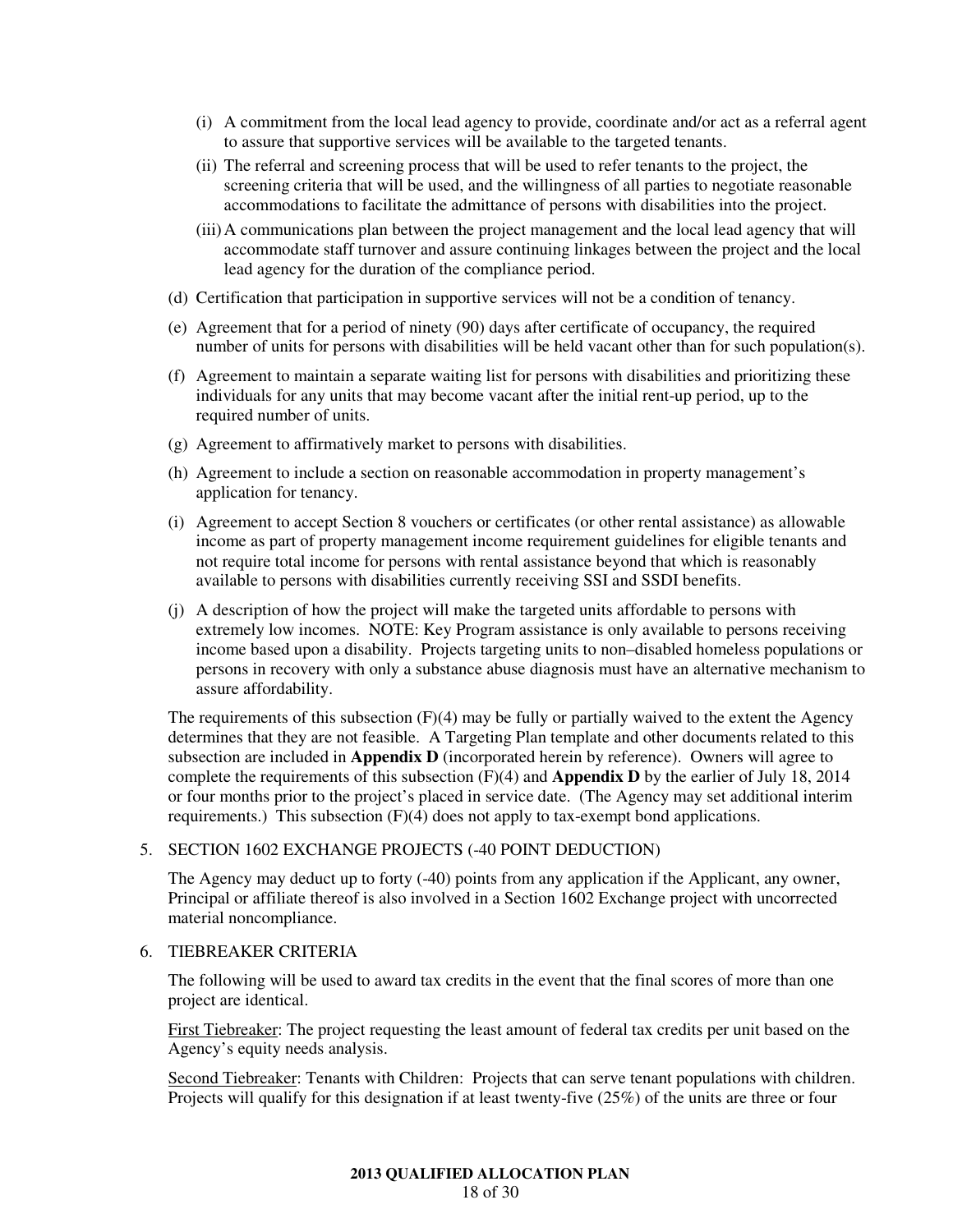bedrooms. This tiebreaker will only apply where the market study shows a clear demand for this population (as determined by the Agency).

Third Tiebreaker: Tenant Ownership: Projects that are intended for eventual tenant ownership. Such projects must utilize a detached single family site plan and building design and have a business plan describing how the project will convert to tenant ownership at the end of the 30-year compliance period.

In the event that a tie remains after considering the above tiebreakers, the project requesting the least amount of federal tax credits will be awarded.

### G. DESIGN STANDARDS

All proposed measures must be shown in the application in order to receive points.

# 1. THRESHOLD REQUIREMENTS

The minimum threshold requirements for design are found in **Appendix B** (incorporated herein by reference) and must be used for all projects receiving tax credits or RPP funding.

# 2. CRITERIA FOR SCORE EVALUATION (MAXIMUM OF 30 POINTS)

The Agency will determine points based on the following criteria as applied to the site drawings submitted with the full application.

(a) Site Layout

The Agency will award up to five (5) points based on its evaluation of the site layout. The following characteristics will be considered.

- (i) The location of residential buildings in relation to parking, site amenities, community building, postal facilities and trash collection areas.
- (ii) The degree to which site layout ensures a low, controlled traffic speed through the project.
- (b) Quality of Design and Construction

(The points in this subsection are mutually exclusive with Section  $IV(G)(2)(c)$  below.)

The Agency will award up to twenty five (25) points for new construction projects based on its evaluation of the quality of the building design, and the materials and finishes specified. The following characteristics will be considered:

- (i) The extent to which the design uses multiple roof lines, gables, dormers and similar elements to break up large roof sections.
- (ii) The extent to which the design uses multiple types, styles, and colors of siding and brick veneer to add visual appeal to the building elevations.
- (iii) The level of detail that is achieved through the use of porches, railings, and other exterior features.
- (iv) Use of brick veneer or masonry products on building exteriors.
- (c) Adaptive Re-Use

(The points in this subsection are mutually exclusive with Section  $IV(G)(2)(b)$  above.)

The Agency will award up to twenty five (25) points based on the following characteristics:

- (i) The extent to which the building(s) fit with surrounding streetscape after adaptation or have problems with orientation, sightlines, bulk and scale.
- (ii) Aesthetics after adaptation.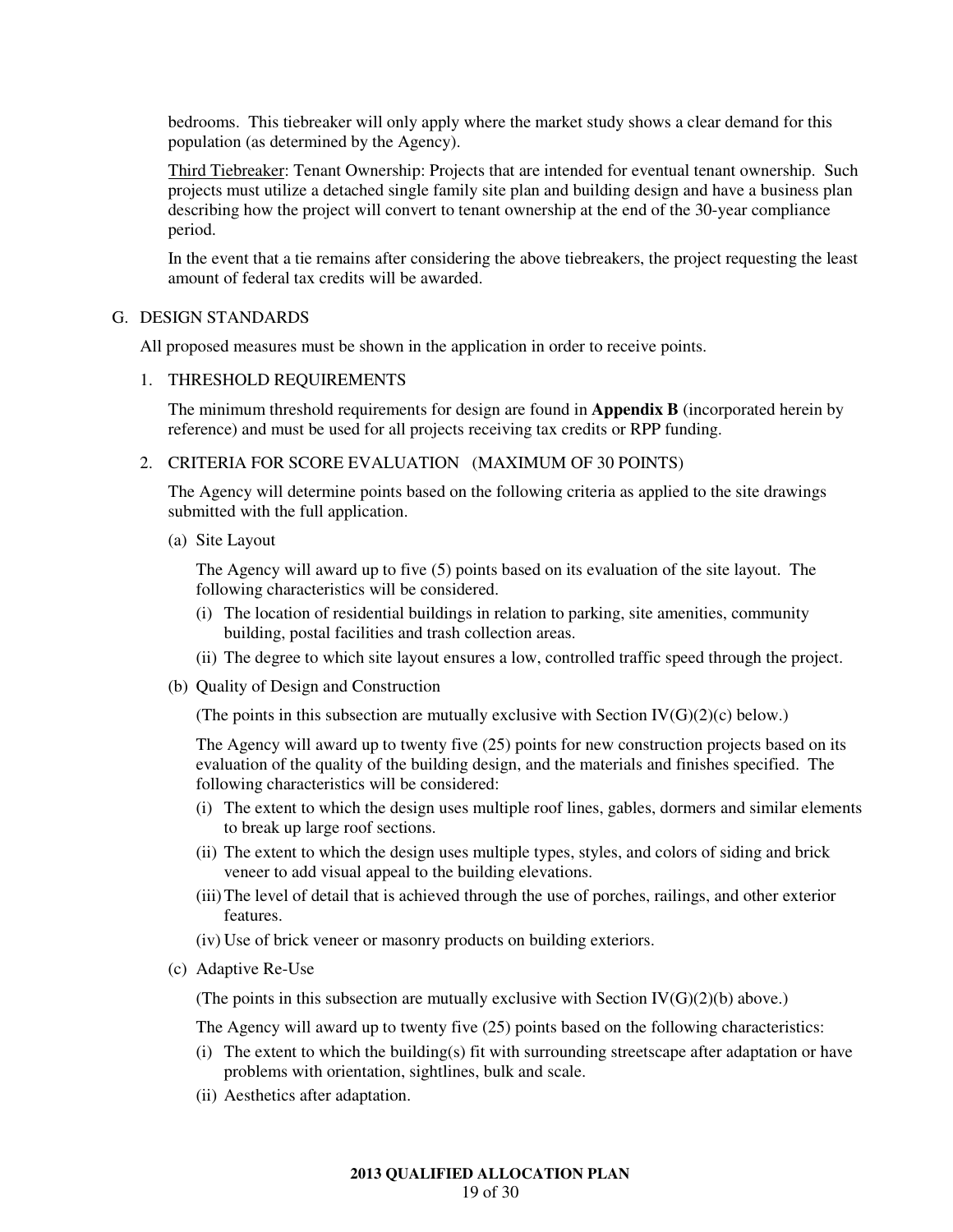(iii) Presence of special design elements or architectural features that may not be physically or financially available if new construction was introduced on the same site.

### H. CRITERIA FOR SELECTION OF REHABILITATION PROJECTS

### 1. GENERAL THRESHOLD REQUIREMENTS

In order to be eligible for funding under Section  $II(A)$ , a project must:

- (a) have either (i) received a tax credit allocation or (ii) federal project-based rental assistance for at least thirty percent (30%) of the total units,
- (b) have been placed in service on or before December 31, 1997,
- (c) require rehabilitation expenses in excess of \$15,000 per unit (as supported by a physical needs assessment conducted or approved by the Agency),
- (d) not have an acquisition cost in excess of sixty percent  $(60%)$  of the total replacement costs,
- (e) not be feasible using tax-exempt bonds (as determined by the Agency),
- (f) not have received an Agency loan in the last five years,
- (g) not be deteriorated to the point of requiring demolition,
- (h) not have begun or completed a full debt restructuring under the Mark to Market process (or any similar HUD program) within the last five years, and
- (i) have total replacement costs of less than \$120,000 per unit, including all Agency-required rehabilitation work.

Rehabilitation expenses include hard construction costs directly attributable to the project, excluding costs for a new community building, as calculated using lines 2 through 7 (less line 6) in the PDC description.

# 2. THRESHOLD DESIGN REQUIREMENTS

In addition to the relevant sections of **Appendix B**, the Agency will require owners to complete the following as appropriate for their project.

- (a) Improve site amenities and common areas by upgrading or adding a freestanding community building, making repairs and additions to landscaping, adding new site amenities such as playgrounds, and repairing parking areas.
- (b) Improve building exteriors by replacing deteriorated siding, replacing aged roofing, adding gutters and downspouts, and adding new architectural features to improve appearance.
- (c) Upgrade unit interiors by replacing flooring, installing new cabinets and countertops, replacing damaged interior doors, replacing light fixtures, and repainting units.
- (d) Replace and upgrade mechanical systems and appliances including HVAC systems, water heaters and plumbing fixtures, electrical panels, refrigerators, and ranges.
- (e) Improve energy efficiency by replacing inefficient doors and windows, adding additional insulation in attics, and upgrading the efficiency of mechanical systems and appliances.
- (f) Improve site and unit accessibility for persons with disabilities by making necessary alterations at common areas, alterations at single story ground floor units, adding or improving handicapped parking areas, and repairing or replacing sidewalks along accessible routes.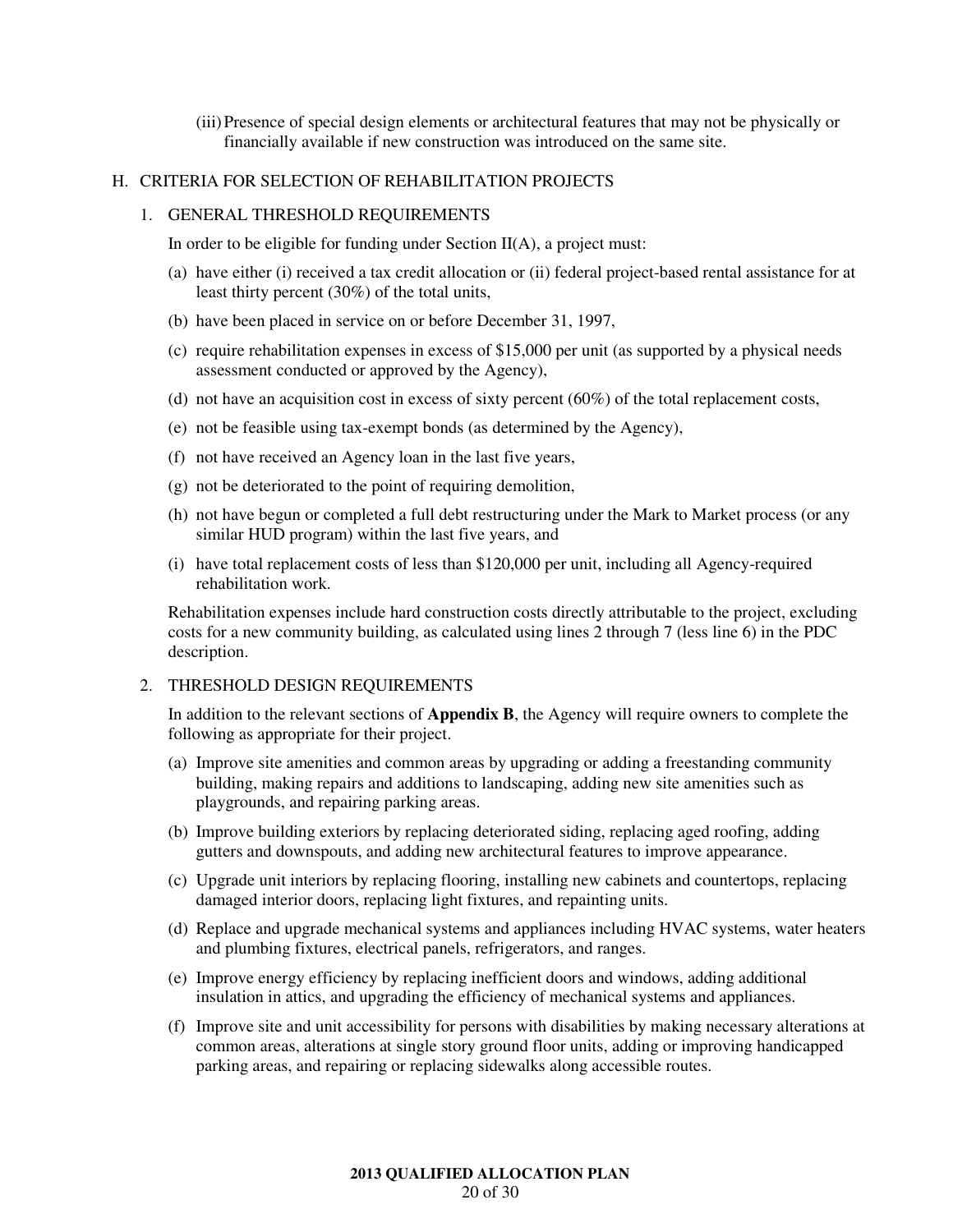### 3. EVALUATION CRITERIA

The Agency will evaluate applications under Section II(A) based on the following criteria, which are listed in order of importance. Each one will serve both to determine awards and as a threshold requirement; the Agency may remove an application from consideration if the proposal is sufficiently inadequate in any of the categories. For purposes of making awards, the Agency will not consider subsections (d) through (f) below if the outcome is determined by the criteria in subsections (a) through (c).

- (a) The Agency will give the highest priority to applications proposing to rehabilitate the state's most distressed federally subsidized existing housing, particularly buildings with accessibility or life, health and safety problems.
- (b) Applications will have a reduced likelihood of being awarded tax credits to the extent that the purpose is to subsidize an ownership transfer.
- (c) Shortcomings in the above criteria will be mitigated to the extent that a tax credit allocation is necessary to prevent (i) conversion of units to market rate rents or (ii) loss of government resources (including past, present and future investments).
- (d) The Agency will give priority to applications that have mortgage subsidy resources committed as part of the application.
- (e) Applications will have priority to the extent that the rehabilitation improvements are a part of a community revitalization plan or will benefit the surrounding community. However, projects in severely distressed areas will have a reduced likelihood of being awarded tax credits.
- (f) Applications will have a reduced likelihood of being awarded tax credits based on the number of tenants that would be permanently relocated (including market-rate).
- (g) While the rehabilitation set-aside is not subject to any regional set-aside, the Agency will consider the geographic distribution of this resource and will attempt to avoid a concentration of awards in any one area of the state.

# **V. ALLOCATION OF BOND CAP**

### A. ORDER OF PRIORITY

The Committee will allocate the multifamily portion of the state's tax-exempt bond authority in the following order of priority:

- 1. Projects that serve as a component of an overall public housing revitalization effort.
- 2. Rehabilitation of existing rent restricted housing.
- 3. Rehabilitation of projects consisting of entirely market-rate units.
- 4. Adaptive reuse projects.
- 5. Other new construction projects.

Applications will only be allocated bond authority if there is enough remaining after awarding all eligible applications in higher priority levels. Within each category, applications seeking the least amount of authority per low-income unit will have priority.

# B. ELIGIBILITY FOR AWARD

Except as otherwise indicated, owners of projects with tax-exempt bonds and 4% Tax Credits must meet all requirements of the Plan. Even with an allocation of bond authority, projects must meet the threshold requirements to be eligible for tax credits.

#### **2013 QUALIFIED ALLOCATION PLAN**  21 of 30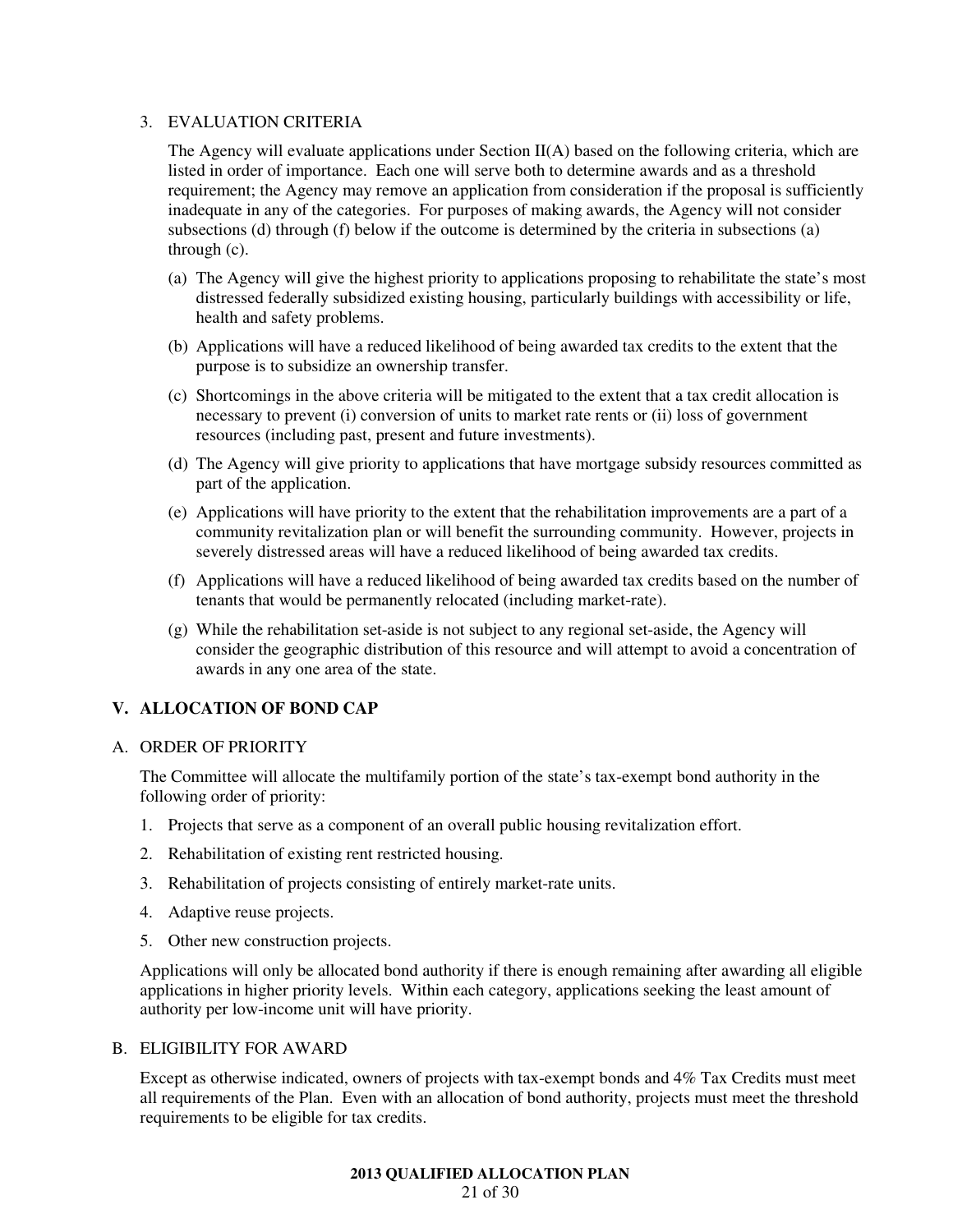- 1. All projects must meet one of the following requirements:
	- (a) at least ten percent (10%) of total units will be affordable to and occupied by households with incomes at or below fifty percent (50%) of county median income, or
	- (b) at least five percent (5%) of total units will be affordable to and occupied by households with incomes at or below forty percent (40%) of county median income.
- 2. Rehabilitation applications must:
	- (a) have been placed in service on or before December 31, 1997,
	- (b) require rehabilitation expenses in excess of \$10,000 per unit,
	- (c) not have an acquisition cost in excess of sixty percent  $(60\%)$  of the total replacement costs,
	- (d) not have begun or completed a full debt restructuring under the Mark to Market process (or any similar HUD program) within the last five years, and
	- (e) not be deteriorated to the point of requiring demolition.
- 3. The inducement resolution must be submitted with the full application.
- 4. In order to be eligible for an award of tax-exempt bond volume, at least one Principal must have successfully developed, operated and maintained in compliance either one 9% Tax Credit project in North Carolina or one tax-exempt bond project. The project(s) must have been placed in service between December 1, 2006 and January 1, 2012. Such Principal must:
	- be identified in the preliminary application as the Applicant under Section  $III(C)(5)$ ,
	- become a general partner or managing member of the ownership entity, and
	- remain responsible for overseeing the project and operation of the project for a period of two (2) years after placed in service.

The Agency will determine what qualifies as successful and who can be considered as involved in a particular project.

# **VI. GENERAL REQUIREMENTS**

# A. GENERAL THRESHOLD REQUIREMENTS FOR PROJECT PROPOSALS

# 1. PROJECTS WITH HISTORIC TAX CREDITS

Buildings either must be on the National Register of Historic Places or approved for the State Historic Preservation Office's study list at the time of the full application. Evidence of meeting this requirement should be provided.

### 2. NONPROFIT SET-ASIDE

For purposes of being considered as a nonprofit sponsored application under Section  $II(D)(1)(a)$ , at least one nonprofit entity (or, where applicable, its qualified corporation) involved in a project must:

- (a) be qualified under Section  $501(c)(3)$  or (4) of the Code,
- (b) materially participate, as defined under federal law, in the acquisition, development, ownership, and ongoing operation of the property for the entire compliance period,
- (c) have as one of its exempt purposes the fostering of low-income housing,
- (d) be a managing member or general partner of the ownership entity.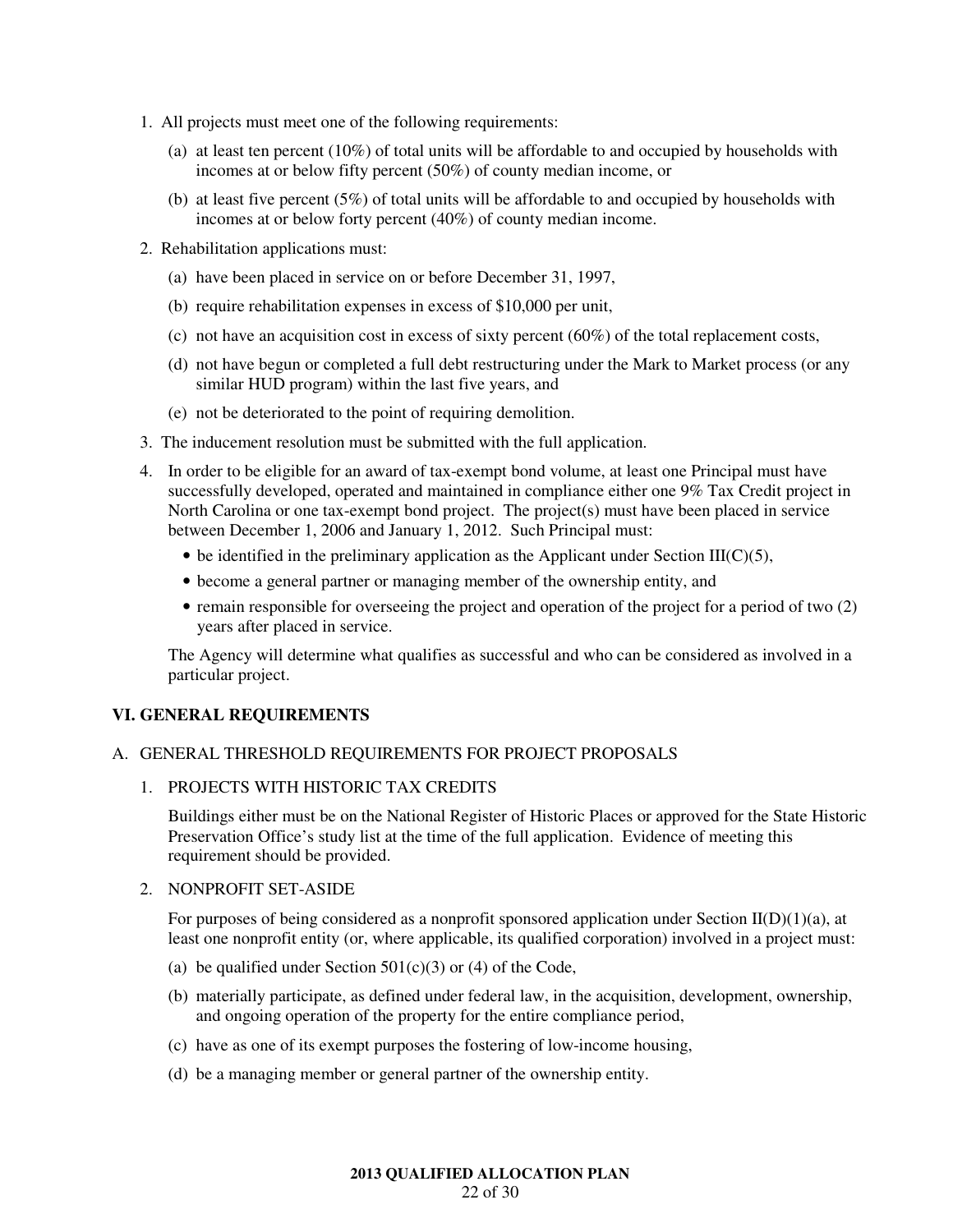The Agency reserves the right to make a determination that the nonprofit owner is not affiliated with or controlled by a for-profit entity or entities other than a qualified corporation. There can be no identity of interest between any nonprofit owner and for-profit entity, other than a qualified corporation.

# 3. ENVIRONMENTAL HAZARDS

All projects involving use of existing structures must submit a hazardous material report which provides the results of testing for asbestos containing materials, lead based paint, Polychlorinated Biphenyls (PCBs), underground storage tanks, petroleum bulk storage tanks, Chlorofluorocarbons (CFCs), and other hazardous materials. The testing must be performed by professionals licensed to do hazardous materials testing. A report written by an architect or building contractor or developer will not suffice. A plan and projected costs for removal of hazardous materials must also be included.

# 4. APPRAISALS

The Agency will not allow the project budget to include more for land costs than the lesser of its appraised market value or the purchase price. Applicants must submit with the full application a real estate "as is" appraisal that is a) dated no more than six (6) months from the full application deadline, b) prepared by an independent, state certified appraiser and c) complies with the Uniform Standards of Professional Appraisal Practice. The Agency may order an additional appraisal with costs to be paid by the Applicant. Appraisals for rehabilitation and adaptive reuse projects must break out the land and building values from the total value.

# 5. CONCENTRATION

Projects cannot be in areas of minority and low-income concentration (measured by comparing the percentage of minority and low-income households in the site's census tract with the community overall). The Agency may make an exception for projects in economically distressed areas which have community revitalization plans with public funds committed to support the effort.

# 6. DISPLACEMENT

For rehabilitation projects and in every other instance of tenant displacement, including temporary, the Applicant must supply with the full application a plan describing how displaced persons will be relocated, including a description of the costs of relocation. The owner is responsible for all relocation expenses, which must be included in the project's development budget. Owners must also comply with the Uniform Relocation Assistance and Real Property Acquisition Policies Act of 1970, as revised in 49 C.F.R. Part 24.

### 7. FEASIBILITY

The Agency will not allocate tax credits or RPP funding to applications that may have difficulty being completed or operated for the compliance period. Examples include projects that may not secure an equity investment or a Principal that has inadequate capacity to successfully carry out the development process.

# B. UNDERWRITING THRESHOLD REQUIREMENTS

The following minimum financial underwriting requirements apply to all projects. Projects that cannot meet these minimum requirements, as determined by the Agency, will not receive tax credits or RPP funding.

# 1. LOAN UNDERWRITING STANDARDS

(a) Projects applying for tax credits only will be underwritten with rents escalating at two percent (2%) and operating expenses escalating at three percent (3%).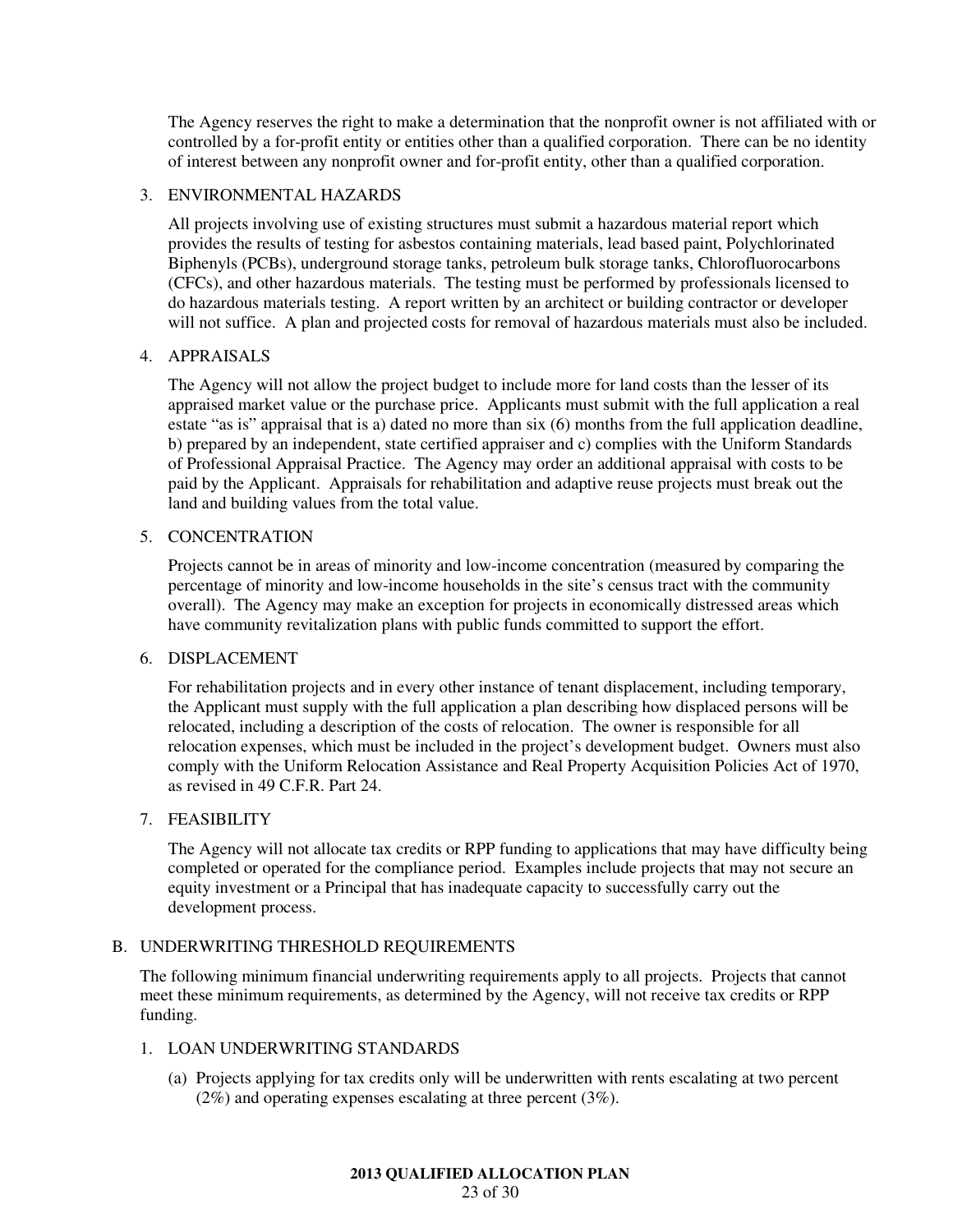- (b) All projects will be underwritten assuming a constant seven percent  $(7%)$  vacancy and must reflect a 1.15 Debt Coverage Ratio (DCR) for twenty (20) years.
- (c) Applications requesting RPP funds may be required to comply with HOME program requirements, including 42 U.S.C. 12701 et seq., 24 C.F.R. Part 92 and all relevant administrative guidance. Projects awarded RPP funds must also comply with the RPP Guidelines in Appendix G.
- (d) The Agency may determine that the interest rate on a loan must be reduced where an application shows an excessive amount accruing towards a balloon payment.

# 2. OPERATING EXPENSES

- (a) New construction (excluding adaptive reuse): minimum of \$3,200 per unit per year not including taxes, reserves and resident support services.
- (b) Renovation (includes rehabilitation and adaptive reuse): minimum of \$3,400 per unit per year not including taxes, reserves and resident support services. For projects with RD loans, the operating expenses will be based upon the current RD approved operating budget.
- (c) The proposed management agent (or management staff if there is an identity of interest) must sign a statement (to be submitted with the full application) agreeing that the operating expense projections are reasonable.

# 3. EQUITY PRICING

- (a) The Agency will conduct a survey of tax credit equity investors to determine appropriate pricing assumptions. Projects will be underwritten using the greater of this amount and the Applicant's projection. The Agency may also set a maximum price. The Agency will announce these amounts by the deadline for market analysts to mail studies. The tax credit rates used for underwriting will be those in effect for the months before the preliminary and full application deadlines.
- (b) Equity should be calculated net of any syndication fees. Bridge loan interest typically incurred by the syndicator to enable an up front payment of equity should not be charged to the project directly, but be reflected in the net payment of equity. Equity should be based on tax credits to be used by the investor(s), excluding those allocated to the Principals unless these entities are making an equity contribution in exchange for the tax credits.

# 4. RESERVES

(a) Rent-up Reserve: Required for all except tax-exempt bond projects. A reasonable amount must be established based on the projected rent-up time considering the market and target population, but in no event shall be less than \$300 per unit. These funds must be available to the management agent to pay rent-up expenses incurred in excess of rent-up expenses budgeted for in the PDC description. The funds are to be deposited in a separate bank account and evidence of such transaction provided to the Agency ninety (90) days prior to the expected placed in service date. All funds remaining in the rent-up reserve at the time the project reaches ninety-three (93%) occupancy must be transferred to the project replacement reserve account.

For those projects receiving loan funds from RD, the 2% initial operating and maintenance capital established by RD will be considered the required rent-up reserve deposit.

(b) Operating Reserve: Required for all projects except those receiving loan funds from RD. The operating reserve will be the greater of a) \$1,500 per unit or b) six month's debt service and operating expenses (four months for tax-exempt bond projects), and must be maintained for the duration of the low-income use period.

The operating reserve can be funded by deferring the developer fees of the project. If this method is utilized, the deferred amounts owed to the developer can only be repaid from cash flow if all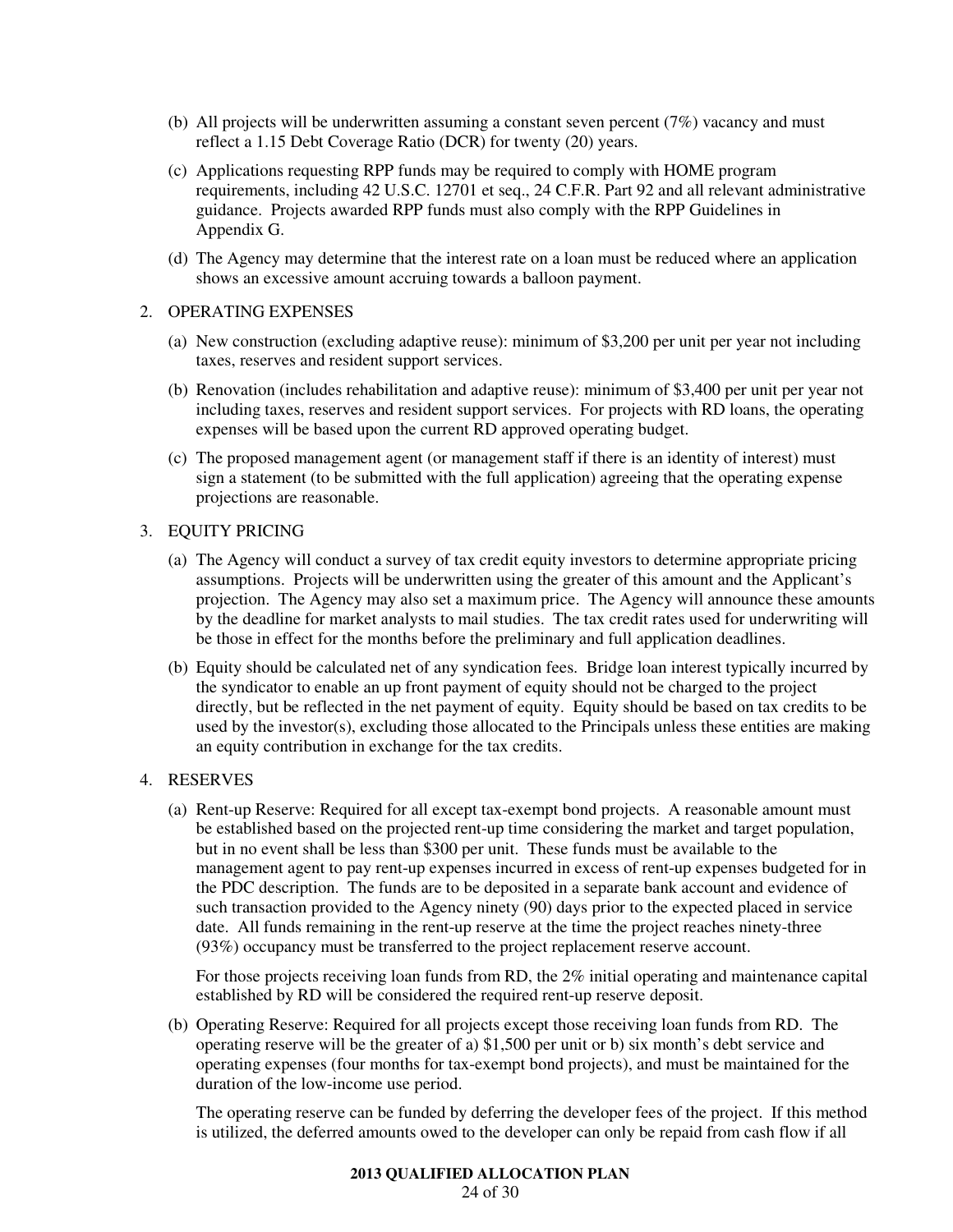required replacement reserve deposits have been made. For tax credit projects where no RPP loan applies, the operating reserve can be capitalized by an equity pay in up to one year after certificate of occupancy is received. This will be monitored by the Agency.

(c) Replacement Reserve: All new construction projects must budget replacement reserves of \$250 per unit per year. Rehabilitation and adaptive reuse projects must budget replacement reserves of \$350 per unit per year. The replacement reserve must be capitalized from the project's operations, escalating by four percent (4%) annually.

In both types of renovation projects mentioned above, the Agency reserves the right to increase the required amount of annual replacement reserves if the Agency determines such an increase is warranted after a detailed review of the project's physical needs assessment.

For those projects receiving RD loan funds, the required funding of the replacement reserve will be established, administered and approved by RD.

### 5. DEFERRED DEVELOPER FEES

Developer fees can be deferred to cover a gap in funding sources as long as:

- (a) the entire amount will be paid within fifteen years and meets the standards required by the IRS to stay in basis,
- (b) the deferred portion does not exceed fifty percent (50%) of the total amount as of the full application, and
- (c) payment projections do not negatively impact the operation of the project.

Each of these will be determined by the Agency. Nonprofit organizations must include a resolution from the Board of Directors allowing such a deferred payment obligation to the project. The developer may not charge interest on the deferred amount in excess of the long term AFR.

### 6. FINANCING COMMITMENT

- (a) For all projects proposing private permanent financing, a letter of intent is required. This letter must clearly state the term of the permanent loan is at least eighteen years, how the interest rate will be indexed and the current rate at the time of the letter, the amortization period, any prepayment penalties, anticipated security interest in the property and lien position. The interest rate must be fixed and no balloon payments may be due for eighteen years.
- (b) For all projects proposing public permanent financing, binding commitments are required to be submitted by the full application deadline. Local governments also must identify the source of funding (e.g. HOME, trust fund). All loans must have a fixed interest rate and no balloon payments for at least eighteen (18) years after project completion. A binding commitment is defined as a letter, resolution or binding contract from a unit of government. The same terms described for the letter of intent (using the format approved by the Agency) from a private lender must be included in the commitment.
- (c) The Agency may request a letter from a construction lender documenting the loan amount, interest rate, and any origination fees.
- (d) Applications may only include one set of proposed funding sources; the Agency will not consider multiple financial scenarios. A project will be ineligible for allocation if any of the listed funding sources will not be available in an amount or under the terms described in the application. The Agency may waive this limitation if the project otherwise demonstrates financial feasibility. Project cash flow may not be used as a source of funds.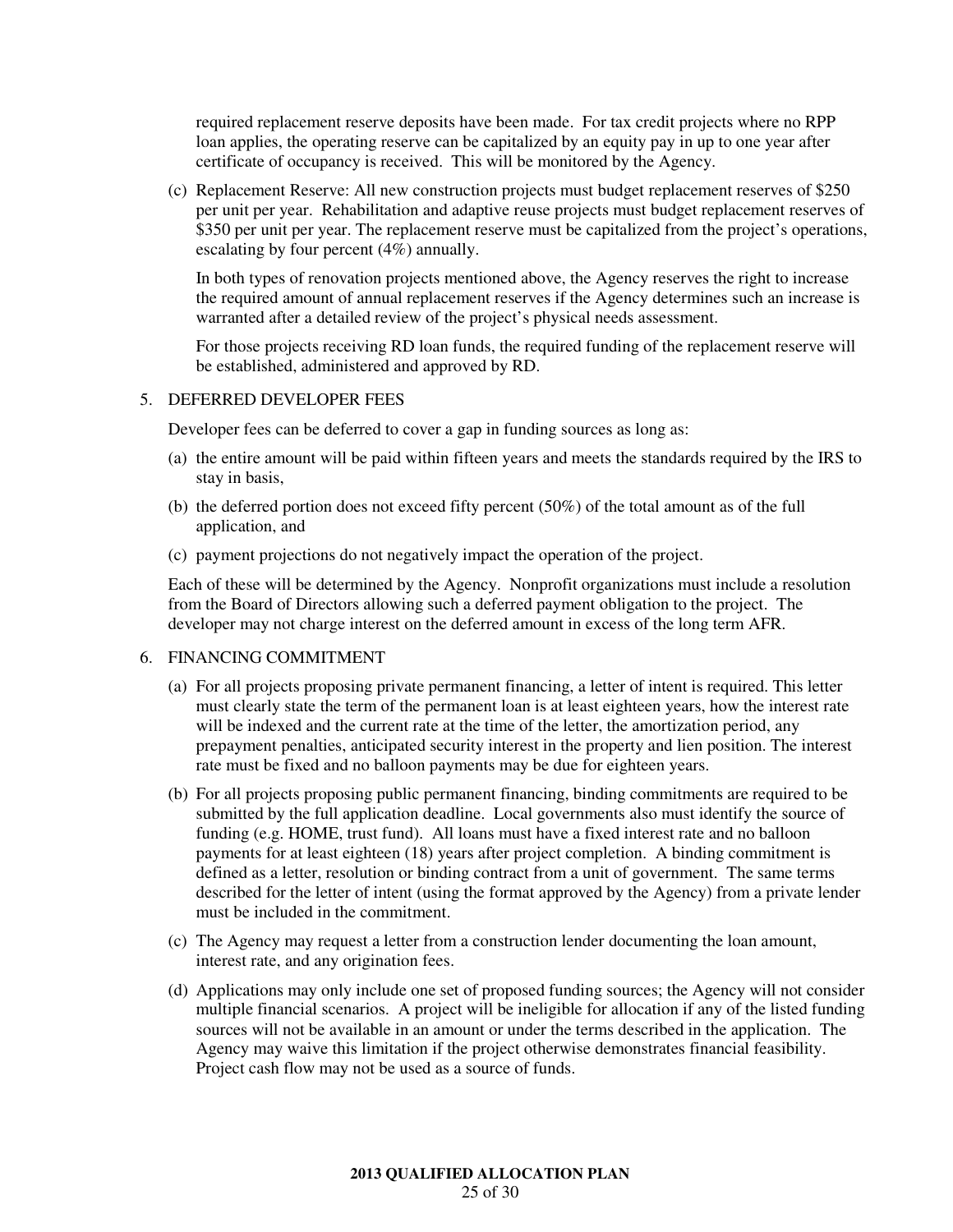## 7. DEVELOPER FEES AND ADDITIONAL CONTINGENCY

- (a) Developer fees shall be \$12,000 per unit for new construction projects and twenty-eight percent (28%) of PDC line item 4 for rehabilitation projects.
- (b) Notwithstanding the amount calculated in subsection  $(7)(a)$ , the developer fee for any project shall be a maximum of \$1,000,000 (the maximum for projects with tax-exempt bonds is \$1,500,000).
- (c) Builder's general requirements shall be limited to six percent (6%) of hard costs.
- (d) Builder's profit and overhead shall be limited to ten percent (10%) (8% profit, 2% overhead) of total hard costs, including general requirements.
- (e) Where an identity of interest exists between the owner and builder, the builder's profit and overhead shall be limited to eight percent (8%) (6% profit, 2% overhead).
- (f) The application may include up to the greater of \$500 per unit or \$30,000 in additional contingency to cover overruns in any project development cost. To the extent this amount is not used for cost overruns it may be taken as additional developer fee.

### 8. CONSULTING FEES

The total amount of any consulting fees and developer fees shall be no more than the maximum developer fee allowed to that project.

### 9. ARCHITECTS' FEES

The architects' fees, including design and inspection fees, shall be limited to three percent (3%) of the total hard costs plus general requirements, overhead, profit and construction contingency (total of lines 2 through 10 on the PDC description). This amount does not include engineering costs.

#### 10. INVESTOR SERVICES FEES

Investor services fees must be paid from net cash flow and not be calculated into the minimum debt coverage ratio.

### 11. PROJECT CONTINGENCY FUNDING

All new construction projects shall have a hard cost contingency line item of NO MORE THAN five percent (5%) of total hard costs, including general requirements, builder profit and overhead. Rehabilitation and adaptive reuse projects shall include a hard cost contingency line item of NO MORE THAN ten percent (10%) of total hard costs.

# 12. PROJECT OWNERSHIP

There must be common ownership between all units and buildings within a single project for the duration of the compliance period.

### 13. SECTION 8 PROJECT-BASED RENTAL ASSISTANCE

For all new construction projects that propose to utilize Section 8 project-based rental assistance, the Agency will underwrite the rents according to the tax credit and HOME limits. These limits are based on data published annually by HUD. If the Section 8 contract administrator is willing to allow rents above these limits, the project may receive the additional revenue in practice, but Agency underwriting will use the lower revenue projections regardless of the length of the Section 8 contract.

Given the uncertainty of long-term federal commitment to Section 8 rental assistance, the Agency considers underwriting to the more conservative revenue levels to best serve the project's long-term financial viability.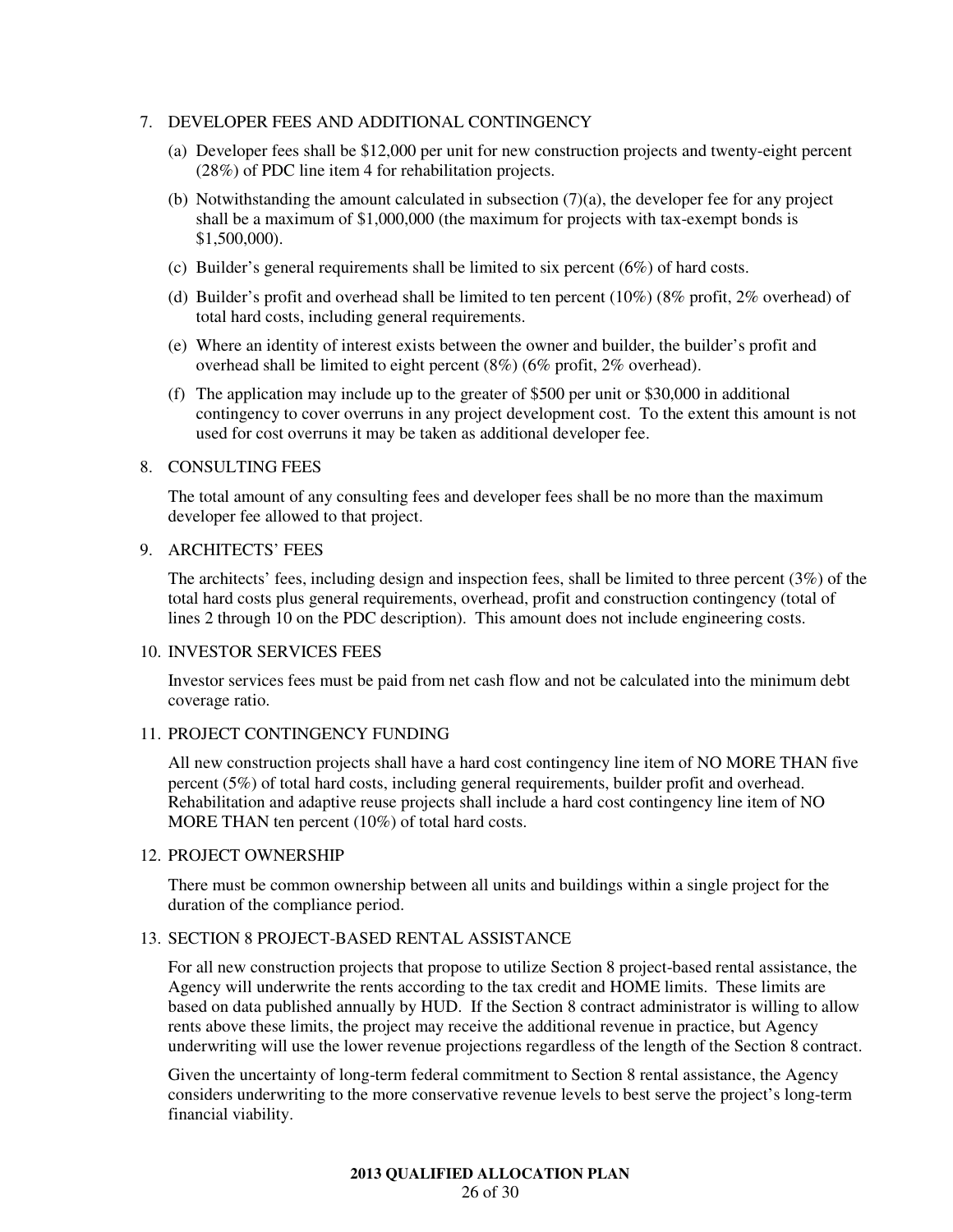### 14. WATER, SEWER, AND TAP FEES

Any water, sewer, and tap fees charged to the project must be entered on a separate line item of the PDC description. Applications must provide letters from local provider(s) documenting either the amounts or if no fees will be charged.

# **VII. POST-AWARD PROCESSES AND REQUIREMENTS**

#### A. ALLOCATION TERMS AND REVOCATION

- 1. At any time between award and issuance of the Form 8609, owners must have written approval from the Agency prior to:
	- (a) changing the anticipated or final sources (amount, terms, or provider), including equity;
	- (b) increasing the anticipated or final uses by more than two percent  $(2\%)$ ;
	- (c) altering the designs approved by
		- the Agency at full application, or
		- local building code office,

including amenities, site layout, floor plans and elevations ("Approved Design");

- (d) starting construction, including sitework; or
- (e) increasing rents for low-income units (does not apply to tax-exempt bonds).

If an increase in uses or design alteration is due to a local government requirement, owners do not need prior approval but rather must provide the Agency with prompt written notice. Failure to comply with a requirement of this subsection may result in a fine of up to \$25,000, revocation of the reservation or allocation, future disqualification under Section IV(D)(3) of any Principal involved, or other recourse available to the Agency.

- 2. Ownership entities must submit a completed carryover agreement and expend at least ten percent (10%) of the project's reasonably expected basis, both by dates to be determined by the Agency.
- 3. A federal form 8609 will not be issued until:
	- (a) submission of a Final Cost Certification that complies with the Agency's requirements, including a listing of the name and address for all contractors and subcontractors;
	- (b) the owner and management company document attendance at an Agency sponsored or approved tax credit compliance seminar sponsored within the previous 12 months;
	- (c) monitoring fees have been paid;
	- (d) the project has been built according to the Approved Design;
	- (e) the Agency determines the project has adhered to all representations made in the approved application and will meet all relevant Plan requirements; and
	- (f) documentation of the ownership entity having paid all applicable state and local taxes for the most recent year due.
- 4. The actual tax credits allocated will be the lesser of the tax credits reserved, the applicable rate multiplied by qualified basis (as approved by the Agency), or the amount determined by the Agency pursuant to its evaluation as required under Section 42(m)(2) of the Code. Projects will be required to elect a project-based allocation. An allocation does not constitute a representation or warranty by the Agency or Committee that the ownership entity or its owners will qualify for the tax credits. The Agency's interpretation of the Code, regulations, notices, or other guidance is not binding on the federal government.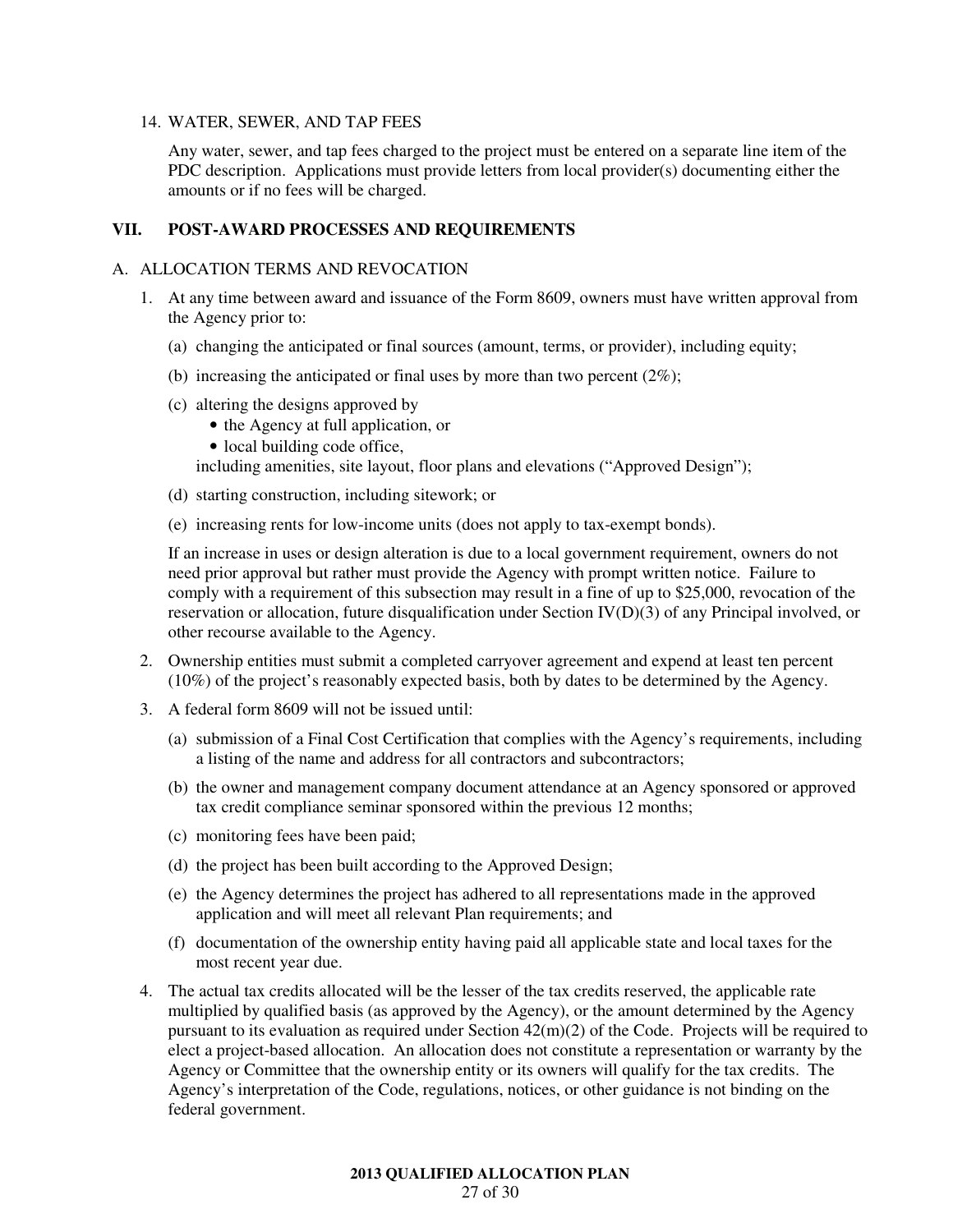- 5. Owners must record a thirty (30) year Declaration of Land Use Restrictive Covenants for Low-Income Housing Tax Credits (Extended Use Agreement) stating that the owner will not apply for relief under Section 42(h)(6)(E)(i)(II) of the Code and will comply with other requirements under the Code, Plan, other relevant statutes and regulations and all representations made in the approved application. The Extended Use Agreement also may contain other provisions as determined by the Agency. The owner must have good and marketable title and obtain the consent of any prior recorded lienholder (other than for construction financing) to be bound by the Extended Use Agreement terms.
- 6. The Agency may revoke an allocation if the owner fails to implement all representations in the approved application. In addition to the terms of Section VII(A)(1), owners will acknowledge that the following constitute conditions to their allocation:
	- (a) accuracy of all representations made to the Agency, including exhibits and attachments,
	- (b) adherence to the Plan and all applicable federal, state and local laws and ordinances, including the Code and Fair Housing Act,
	- (c) provision and maintenance of amenities for the benefit of the tenants, and
	- (d) not incurring a penalty under N.C.G.S. § 105-236 for failure to file a return, failure to pay taxes, or having a large tax deficiency (as defined under N.C.G.S. § 105-236). The Agency may request documentation demonstrating all project related taxes have been paid.

An owner's or project's failure to comply with all such conditions without written authorization from the Agency will entitle the Agency, in its discretion, to deem the allocation to be cancelled by mutual consent. After any such cancellation, the owner will acknowledge that neither it nor the project will have any right to claim tax credits pursuant to the allocation. The Agency reserves the right, in its discretion, to modify or waive any such failed condition.

# B. STATE TAX CREDITS

As the administrative agent for state credit refunds issued under N.C.G.S. § 105-129.42, the Agency has a responsibility to ensure that ownership entities do not receive resources ahead of corresponding value being created in the project. Therefore the following restrictions will apply to the state tax credit refund program.

- 1. Loan Option: Loans made by the Agency pursuant to N.C.G.S. § 105-129.42(d) will not be closed until the outstanding balance on the first-tier construction financing exceeds fifty percent (50%) of the state credit amount; the entire loan must be used to pay down a portion of the then existing construction debt.
- 2. Direct Refund Option: The Agency and ownership entity will enter into an escrow agreement with regard to the refund dollars. The agreement will state, among other reasonable limitations, that issuance of the funds under N.C.G.S.  $\S$  105-129.42(g)(1) will not occur until all of the following requirements have been met:
	- (a) at least fifty percent (50%) of the activities included in the project's eligible basis have been completed;
	- (b) the Agency and local government inspector have conducted their framing inspections and approved all buildings (including community facilities); and
	- (c) the outstanding balance on the first-tier construction financing exceeds the total state credit amount (the entire refund must be used to pay down a portion of the then existing construction debt).

Applicants must indicate which of the two options will apply to the project as part of the full application process; such decision may not be changed for the carryover allocation. Ownership entities will have to fully comply with the Plan, to be eligible for participation in the state tax credit program. The Agency may adopt other policies regarding the state tax credit after adoption of the Plan. Owners, partners,

### **2013 QUALIFIED ALLOCATION PLAN**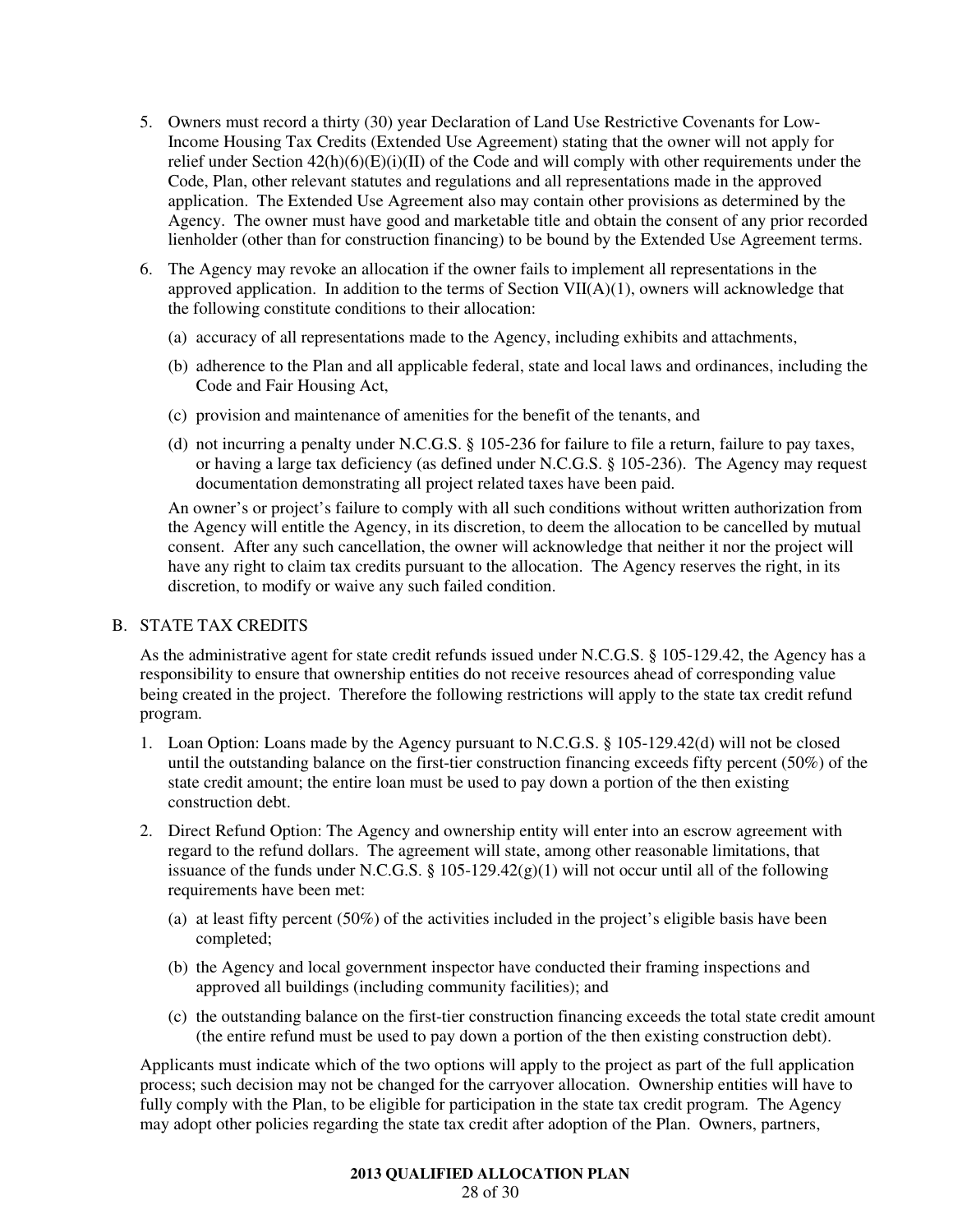members, developers or other Principals (and their affiliated entities) that are involved in a violation of any state tax credit requirement or fail to place a project in service after taking a loan or refund may be assessed up to forty (-40) negative points or disqualified from participation in Agency programs.

# C. COMPLIANCE MONITORING

- 1. Owners must comply with Section 42 of the Code, IRS regulations, rulings, procedures, decisions and notices, state statutes, the Fair Housing Act, state laws, local codes, Agency loan documents, **Appendix F** (incorporated herein by reference), and any other legal requirements. The Agency may treat any failure to do so as a violation of the Plan.
- 2. The Agency will adopt and revise standards, policies, procedures, and other requirements in administering the tax credit program. Examples include training and on-line reporting. Owners must comply with all such requirements regardless of whether or not they expressly appear in the Plan or **Appendix F**. The Agency will have access to any project information, including physical access to the property, all financial records and tenant information.

# **VIII. DEFINITIONS**

The terms listed below will be defined in the Plan as indicated below regardless of capitalization, unless the context clearly indicates otherwise. Terms used in the Plan but not defined below will have the same meaning as under the Code and IRS regulations.

4% Tax Credit: Low-income housing tax credits available pursuant to Section 42(h)(4) of the Code.

9% Tax Credit: Low-income housing tax credits available for allocation under the state's volume cap pursuant to Section 42(h)(3) of the Code.

Affiliate: As to any person or entity (i) any entity of which a majority of the voting interest is owned by such person or entity, (ii) any person or entity directly or indirectly controlling (10% or more) such person or entity, (iii) any person or entity under direct or indirect common control with any such person or entity, or (iv) any officer, director, employee, manager, stockholder (10% or more), partner or member of any such person or entity or of any person or entity referred to in the preceding clauses (i), (ii) or (iii).

Applicant: The entity considered under Section III( $C$ )(5).

Choice-Limiting Activity: Includes leasing or disposition of real property and any activity that will result in a physical change to the property, including acquisition, demolition, movement, rehabilitation, conversion, repair, or construction.

Community Service Facility: Any building or portion of building that qualifies under Section  $42(d)(4)(C)(iii)$ of the Code, Revenue Ruling 2003-77, and any Agency requirements for such facilities (which may be published as part of the Plan, an Appendix or separately).

Developer: Any individual or entity responsible for initiating and controlling the development process and ensuring that all, or any material portion of all, phases of the development process are accomplished. Furthermore, the developer is the individual or entity identified as such in the Ownership Entity Agreement and any and all Development Fee Agreements.

Displacement: The moving of a person or such person's personal property from their current residence.

Entity: Without limitation, any general partnership, limited partnership, limited liability company, corporation, joint venture, trust, business trust, cooperative, association, public agency or other entity, other than a human being.